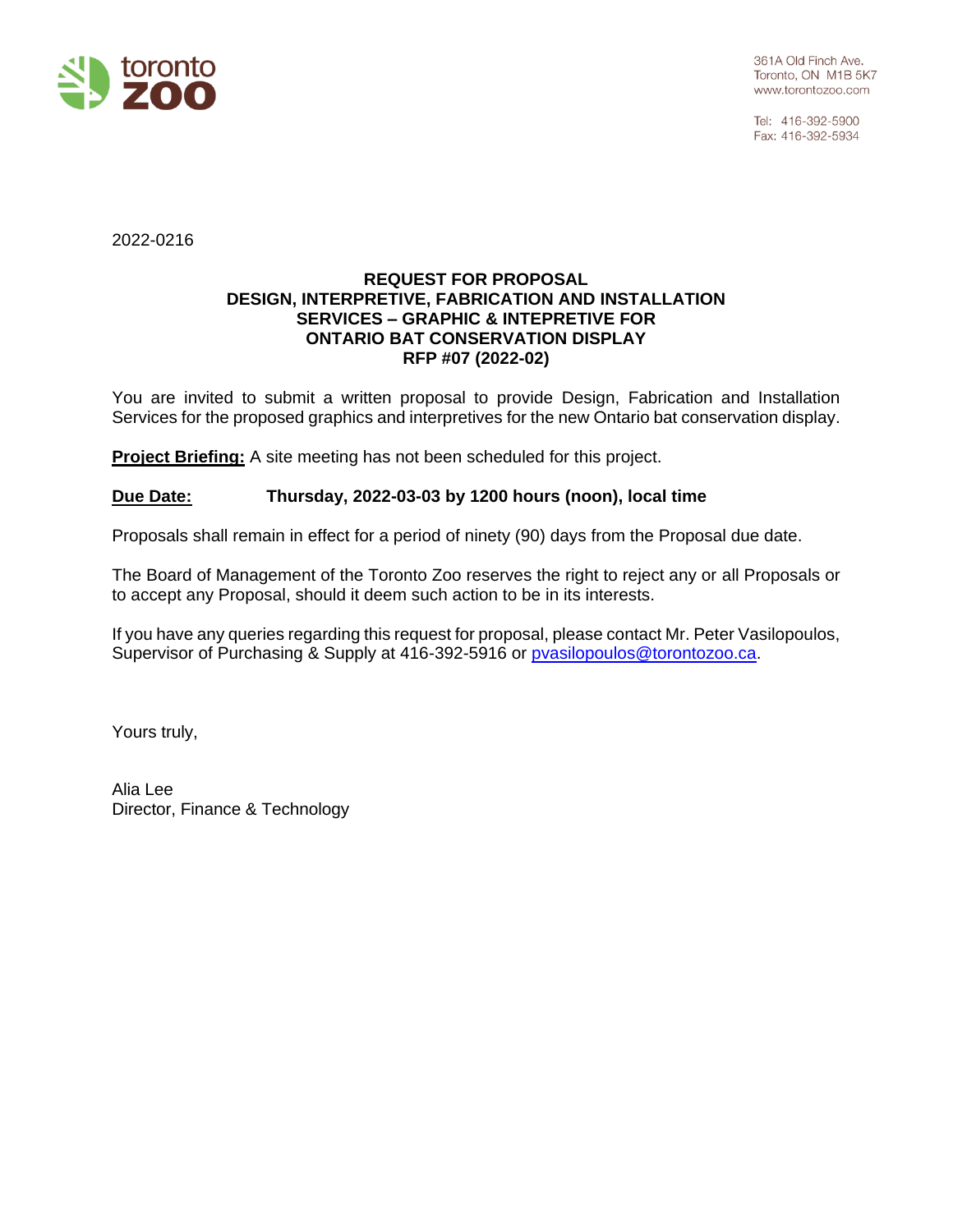2022-02-16

# Superiordinal contracts **RFP 07 (2022-02) DESIGN INTERPRETIVE, FABRICATION AND INSTALLATION SERVICES ONTARIO BAT CONSERVATION DISPLAY Page 2 of 27**

|                                  | <b>PROPOSAL CONTENTS</b>                                     |              |                                                      |  |  |  |  |
|----------------------------------|--------------------------------------------------------------|--------------|------------------------------------------------------|--|--|--|--|
| 1.0                              | <b>GENERAL TERMS</b>                                         |              |                                                      |  |  |  |  |
| 2.0                              | DESCRIPTION AND SCOPE OF PROJECT                             |              |                                                      |  |  |  |  |
| 3.0                              | <b>CONSULTANT SERVICES TO BE PROVIDED - RESPONSIBILITIES</b> |              |                                                      |  |  |  |  |
| 4.0                              | INSURANCE, INDEMNIFICATION AND POLICIES                      |              |                                                      |  |  |  |  |
| 5.0                              |                                                              |              | PROPONENT SUBMISSION REQUIREMENTS                    |  |  |  |  |
| 6.0                              |                                                              |              | PROPONENT FEE PROPOSAL                               |  |  |  |  |
| 7.0                              |                                                              |              | PROPOSAL EVALUATION AND SELECTION                    |  |  |  |  |
| 8.0                              |                                                              |              | NEGOTATIONS AND AWARD                                |  |  |  |  |
| <b>SCHEDULE OF EVENTS</b><br>9.0 |                                                              |              |                                                      |  |  |  |  |
|                                  | 10.0 PROPOSAL TERMS & PROVISIONS                             |              |                                                      |  |  |  |  |
| 11.0 PROPOSAL SUBMISSION FORM    |                                                              |              |                                                      |  |  |  |  |
|                                  |                                                              |              |                                                      |  |  |  |  |
| Appendix                         |                                                              | $\mathbf{L}$ | Fee Proposal Form                                    |  |  |  |  |
| Appendix                         |                                                              | $\mathbf{H}$ | <b>List of Subcontractors</b>                        |  |  |  |  |
| Appendix                         |                                                              | Ш            | References                                           |  |  |  |  |
| Appendix                         |                                                              | IV           | Accessibility For Ontarions with Disabilities (AODA) |  |  |  |  |
| Appendix                         |                                                              | V            | COVID-19 Proof of Vaccination Requirements           |  |  |  |  |
|                                  |                                                              |              |                                                      |  |  |  |  |
|                                  |                                                              |              |                                                      |  |  |  |  |
|                                  |                                                              |              |                                                      |  |  |  |  |
|                                  |                                                              |              |                                                      |  |  |  |  |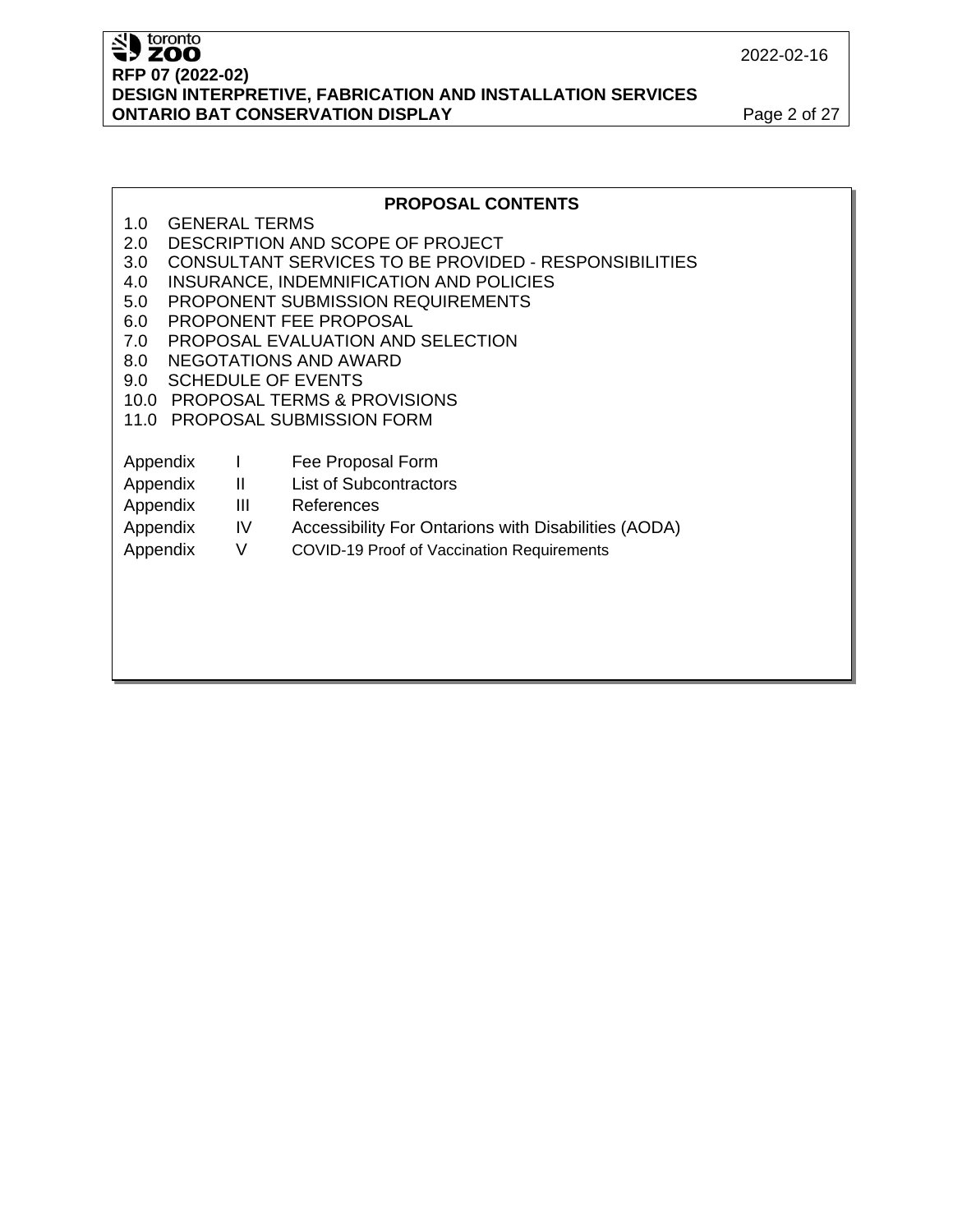#### toronto SU toronto **RFP 07 (2022-02) DESIGN INTERPRETIVE, FABRICATION AND INSTALLATION SERVICES ONTARIO BAT CONSERVATION DISPLAY Page 3 of 27**

# **1.0 GENERAL TERMS**

- 1.1 The following definitions will apply to this Request for Proposal and to any subsequent Contract:
	- 1.1.1 "**Board**" means the Board of Management of the Toronto Zoo;
	- 1.1.2 **"CEO"** means the Chief Executive Officer of the Toronto Zoo;
	- 1.1.3 "**Consultant**" means the person, partnership or corporation contracting with the Board to provide the required Services;
	- 1.1.4 "**Contract**" means acceptance by the Toronto Zoo (by way of written acknowledgement, Agreement, Contract or Purchase Order) to furnish Services for money or other considerations;
	- 1.1.5 "**Contract Price**" means the price payable under the contract to the Consultant, being the Proposal Price eventually accepted by the Board of Management of the Toronto Zoo subject to any changes pursuant to the Contract Requirements;
	- 1.1.6 **"Proponent"** means an individual or company that submits or intends to submit, a proposal in response to this Request for Proposal;
	- 1.1.7 "**Proposal Price**", "Contract" and "Contract Documents" have the meanings set out therefore in clauses contained in these documents;
	- 1.1.8 **Request for Proposal (RFP)"** means the RFP document in its entirety, inclusive of any addenda that may be issued by the Toronto Zoo;
	- 1.1.9 "**Services" or "Work**" means everything that is necessary to be performed, furnished delivered by the Consultant to meet the Consultant's obligation under this Contract;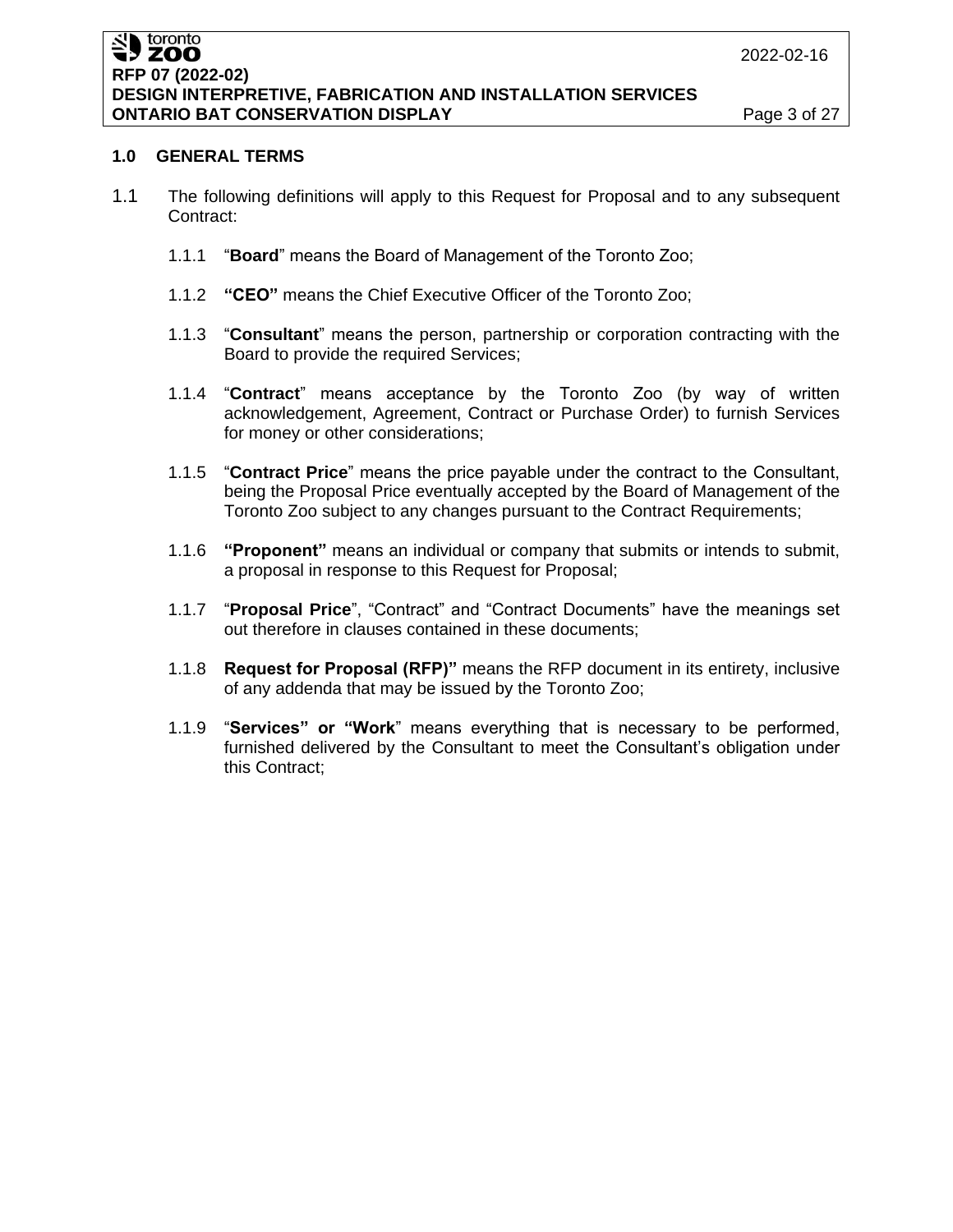#### toronto **ZOO RFP 07 (2022-02) DESIGN INTERPRETIVE, FABRICATION AND INSTALLATION SERVICES ONTARIO BAT CONSERVATION DISPLAY Page 4 of 27**

# **2.0 DESCRIPTION AND SCOPE OF PROJECT**

## **ONTARIO BAT CONSERVATION DISPLAY - Interpretives**

#### 2.1 *Background*

The Toronto Zoo is currently engaged in field conservation activities in support of Ontario bat species at risk and is seeking to construct a technologically-advanced and interactive interpretive display to draw awareness to the threats faced by bats and the steps the Zoo is taking to support bats in the wild. The Toronto Zoo is interested in hiring an experienced contractor to design, fabricate and install a dynamic interpretive display in the Zoo's front entrance or an alternative heavily-trafficked area.

## 2.2 *Purpose of the Ontario bat conservation display:*

- To inform guests about the general biology and natural history of bats
- Combat negative portrayals of bats as being scary or dangerous.
- Incorporate First Nations story-telling about bats.
- Emphasise existing threats to bat species at risk in Ontario.
- Highlight the conservation work being done by the Zoo's Native Bat Conservation Program.
- Call the guests to action by telling them how they can help protect bats in Ontario.
- Audiences would include:
	- o General public/guests
	- o Zoo Members
	- o School groups
	- o College/University students
	- o Zoo Camp groups
	- o Corporate groups

## 2.3 *Concept*

Ontario has eight species of bat, which are more widespread than most people would imagine. They use many habitats, including forests, trees, caves, human structures, and even urban areas. They are all insectivores, feeding on a wide range of invertebrate prey. Unfortunately, bats in Ontario are also endangered due to variety of threats, including whitenose syndrome, habitat loss, and climate change.

The Toronto Zoo is helping bats in Ontario. The Zoo's Native Bat Conservation Program uses methods such as acoustic monitoring, tagging, and radio-telemetry to study bats. We often survey areas where bats have never previously been surveyed, and each observation helps to fill in the map – the more we fill in the map, the more we can understand where bats are and what they need to survive. However, this work largely exists currently as part of the "hidden zoo". When completed, the Ontario bat conservation display will inform Zoo guests of the threats facing bats, why it matters, and our efforts to protect them. A state-ofthe-art and technologically-advanced interpretive display will be used to engage guests in a heavily-trafficked area. With the anticipated heavy flow of traffic through this space the interpretives need to be not just novel and alluring, but durable and viewable by multiple people at one time.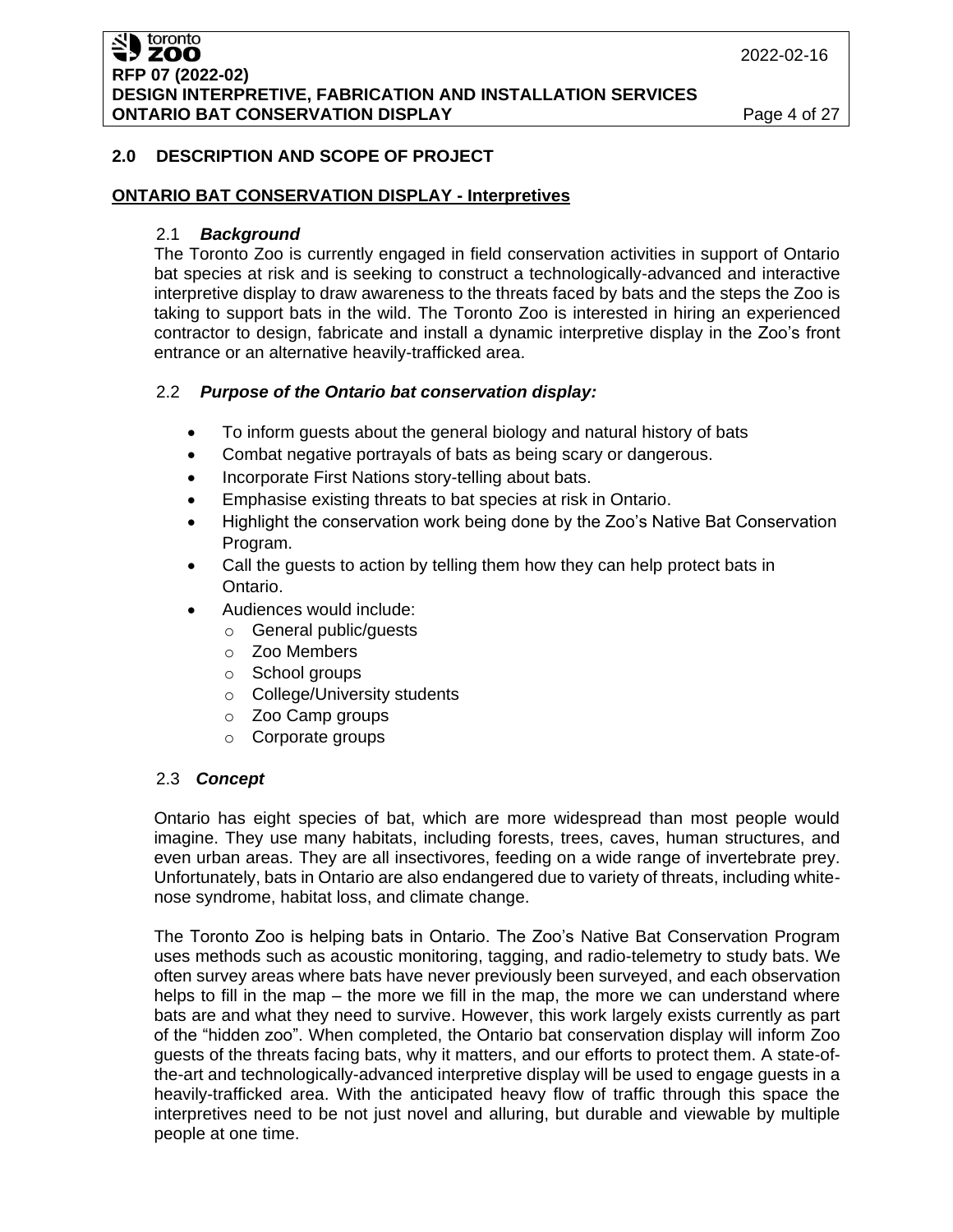#### toronto **ZOO RFP 07 (2022-02) DESIGN INTERPRETIVE, FABRICATION AND INSTALLATION SERVICES ONTARIO BAT CONSERVATION DISPLAY Page 5 of 27**

## 2.4 *Description and Scope of Project*

The scope of work for this project is to undertake all necessary engineering review, design, drawings, specifications, and so on for the implementation of educational and interpretive elements for the Ontario bat conservation display.

The Successful Proponent is to provide specialists in theming and interpretive design and use state of the art delivery methods and technology. The Toronto Zoo staff have already defined an overarching theme for the space. The Successful Proponent shall work collaboratively with a core group of Toronto Zoo staff to incorporate these items into graphics and interpretives.

We want guests to understand *Toronto Zoo's mission of connecting people, animals and conservation science to fight extinction.* Through a variety of displays, technology, and interpretive signage we want ALL guests to get a better understanding of the challenges facing bats in the wild, what the Toronto Zoo is doing to save and protect them, and what the visitor can do to help.

All of this may be achieved through a combination of static and dynamic elements. Dynamic elements should include novel and advanced digital methods. Interactive components are encouraged. With the anticipated heavy flow of traffic through this space all display elements need to be durable and viewable by multiple people at one time.

# **Design Services**

The contractor is to provide the following services during all phases of design:

- Design planning
- Creation of an interpretive plan and copy in collaboration with the Toronto Zoo Provide expertise regarding visitor experience and recommend enhancements to the visitor experience
- Performance specifications and engineering
- Research and propose processes, materials, and structures that are environmentally responsible but also durable for world class exhibition installations
- Sample boards and material specification
- 3-Dimensional Design for all types of exhibits and interior constructions (models, interactive, walls, special exhibits, etc.)
- Graphic Design and Specification
- Graphic artwork (production ready files)
- Interactive design and specification
- Media/AV hardware design and specification (to be priced separately)
- Design project management
- Cost estimating and control
- Preparation of all design drawings and packages (floor plans, elevations, renderings, perspectives, specifications, details, etc.)
- Computer generated renderings of displays
- Fabrication and installation management
- Art Direction and quality control of fabrication
- Confirm and transfer copyright of all designs, artworks, and production to the Toronto Zoo
- Prototyping Identify exhibits that require prototyping an sampling and schedule their development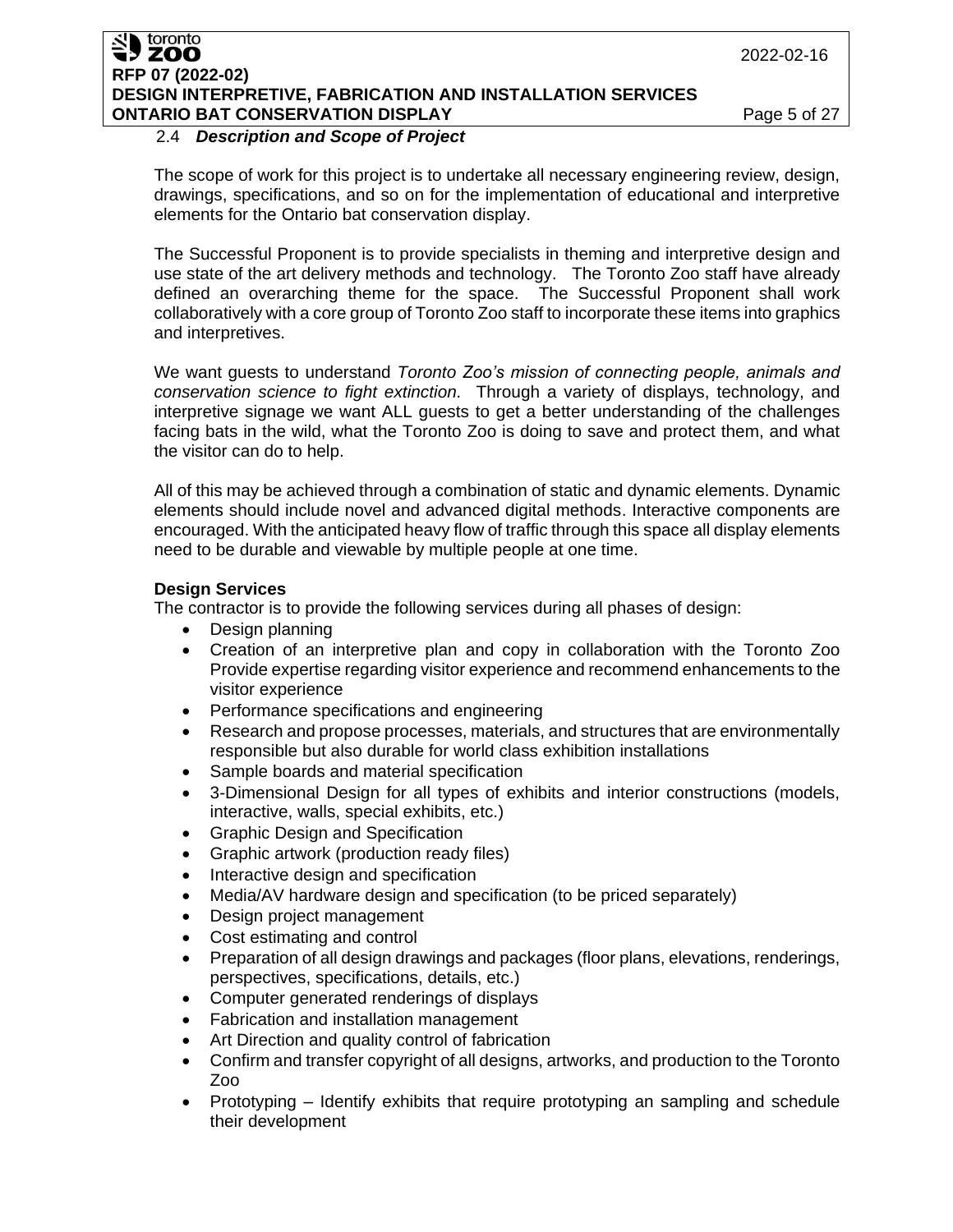2022-02-16

#### toronto **ZOO RFP 07 (2022-02) DESIGN INTERPRETIVE, FABRICATION AND INSTALLATION SERVICES ONTARIO BAT CONSERVATION DISPLAY Page 6 of 27**

- Scheduling
- Presentations
- Attendance at meetings
- Oversee commissioning and hand-over process

## **Fabrication and Installation**

The Contractor will be responsible for fabrication and production of the exhibition as prepared by the design team and approved by the Toronto Zoo (Modular design is encouraged as the final location might not be available at the time of initial installation – The cost for disassembly, relocation, and reassembly of the display should be accounted for. The final location will be indoors). This task includes general construction as well as multimedia and may be completed by more than one supplier. These services include but are not limited to:

- Complete fabrication of all exhibits and interiors millworks, AV, multimedia, models, dioramas, low-tech hands-on exhibits, etc.
- Prepare all shop drawings
- Provide as built drawing set of the exhibition upon completion of the services. This includes all graphic design files organized by exhibition zones
- Media Hardware Procurement specify, design, procure, test and integration all technology. Hardware should be fully wracked, cabled, and organized within the exhibition space or identified AV closet/control room. Hardware specification and selection will be coordinated in consultation with the Toronto Zoo's Technology Branch in order to ensure integration with existing systems and preferred hardware. (Provide separate pricing for media equipment)
- Creation of an interpretive plan and copy in collaboration with the Toronto Zoo
- Graphic artwork production Prepare all artwork for production. All artwork must be provided as "proofs" for approval and check prior to production.
- Graphic production on suitable substrates.
- Production, fabrication and installation of sculptures and 3-D features.
- Site review and measurement confirmation
- Selection of materials and parts should be made for ease of maintenance and replacement at reasonable costs (i.e. operations)
- Provide all necessary warranties and guarantees
- Provide operation and maintenance manuals. All manuals to include inventories of parts and replacements
- Prototyping graphic samples, materials, interactive as identified and managed by the Designer
- Provide adequate commissioning period to correct errors and omissions. Manage punch list
- Provide training for Toronto Zoo staff on operating and maintaining the exhibits
- Access to the site will be coordinated by the Toronto Zoo Project Manager.

# 2.5 **The total cost for the project is limited to \$250,000 CDN, which includes design fees, fabrication, installation and contingency.**

- 2.5.1 The Proponent is to provide the following services during all phases of design:
- **a)** Examine existing drawings
- **b)** Review the latest edition of relevant guidelines and standards including the Occupational Health & Safety Act and Ontario Electrical Code.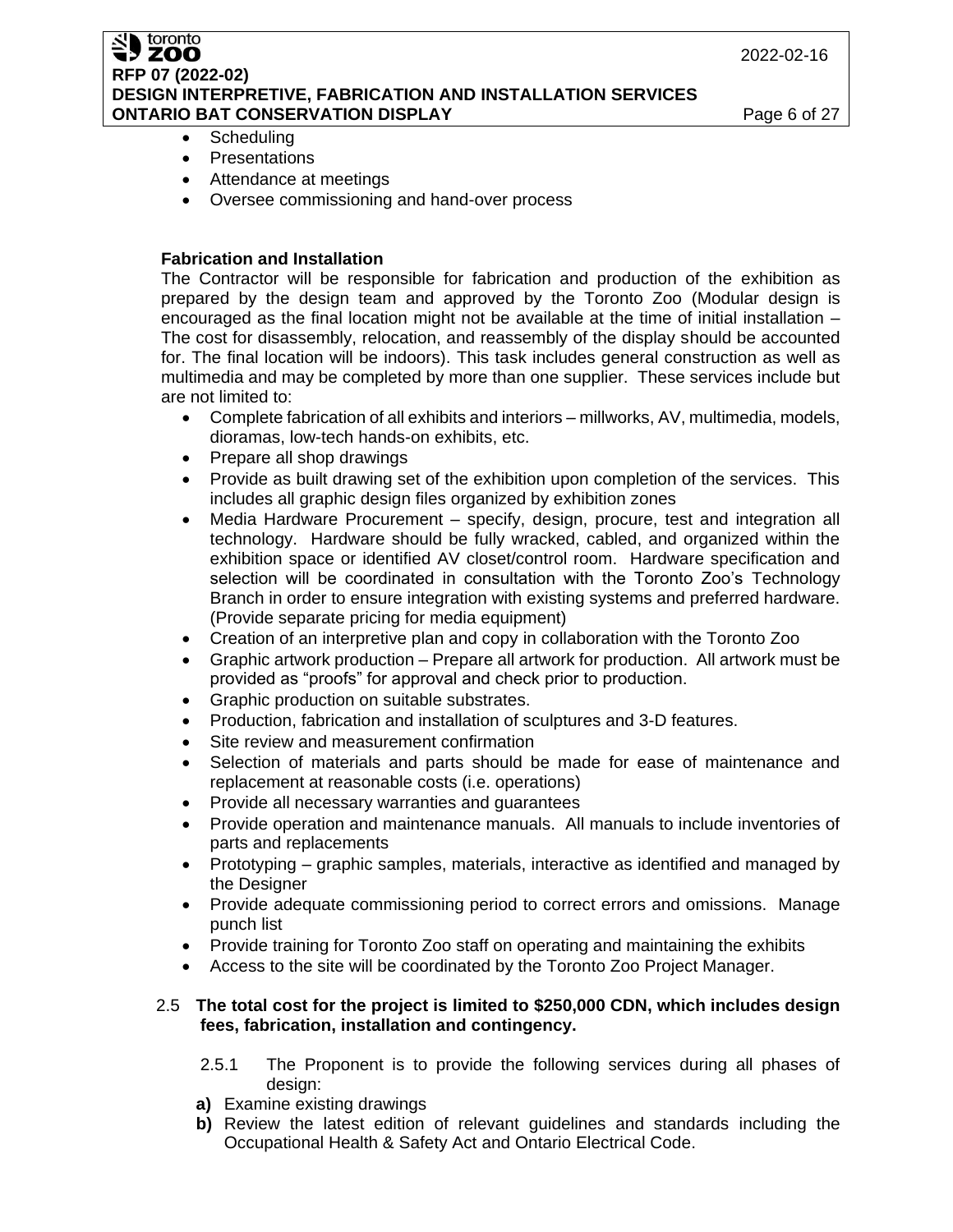#### toronto ZOO **RFP 07 (2022-02) DESIGN INTERPRETIVE, FABRICATION AND INSTALLATION SERVICES ONTARIO BAT CONSERVATION DISPLAY Page 7 of 27**

- **c)** Visit the site and evaluate installation location display.
- 2.5.2 The Successful Proponent is to include specialists in public attractions interpretation and interactives. The Successful Proponent's proposals must include examples of this expertise and successful completion of similar projects in scale and content.
- 2.5.3 Upon award of the contract, the selected Successful Proponent will enter into an agreement for consulting services with the Zoo by purchase order or contract incorporating the terms and conditions of the Request for Proposal and the Proponent proposal, as determined by the Zoo.
- 2.5.4 Upon selection of the Successful Proponent, design work is expected to be undertaken immediately and proceed as fast as possible to meet the completion dates identified in Section 8.

# **3.0 CONSULTANT SERVICES DELIVERABLES TO BE PROVIDED**

- 3.1 Regular meetings with Zoo staff to finalize program requirements, design, develop working drawings, fabrication and construction.
- 3.2 Successful Proponent to design within specified project budget limitations and be responsible for all work necessary to ensure conformance to budget, which includes the cost of construction, Successful Proponent fees, permits, disbursements, etc. Successful Proponent to prepare a working budget for evaluation and analysis of tender results including unit prices as applicable. Successful Proponent to provide a cost estimate for each component of the work proposed.
- 3.3 The Successful Proponent is expected to provide a detailed cost breakdown for each element of their proposal. This will be reviewed by Toronto Zoo and will assist in confirming the scope of work to be completed.
- 3.4 Certification of all drawings by Engineer (via professional stamp where applicable). Successful Proponent to seek the building permit where applicable, and all other approvals from authorities having jurisdiction on behalf of the zoo, and such work to be considered part of the Scope of Work of the Successful Proponent in his fee proposal. Any Building Permit Application fees, and other fees that may be required, will be paid by the Zoo and should not be included in your fee proposal.
- 3.5 Successful Proponent to seek review, design or information, and comments from authorities having jurisdiction on behalf of the Zoo, and such work to be considered part of the Scope of Work of the Successful Proponent in the Fee Proposal.
- 3.6 Successful Proponent to attend pre-construction start-up and Health & Safety meeting with contractor(s), Zoo Facilities & Services staff and Security & Safety staff.
- 3.7 Successful Proponent to attend and take minutes at all design, site meetings, facility and program reviews, and special meetings as required throughout the duration of the project.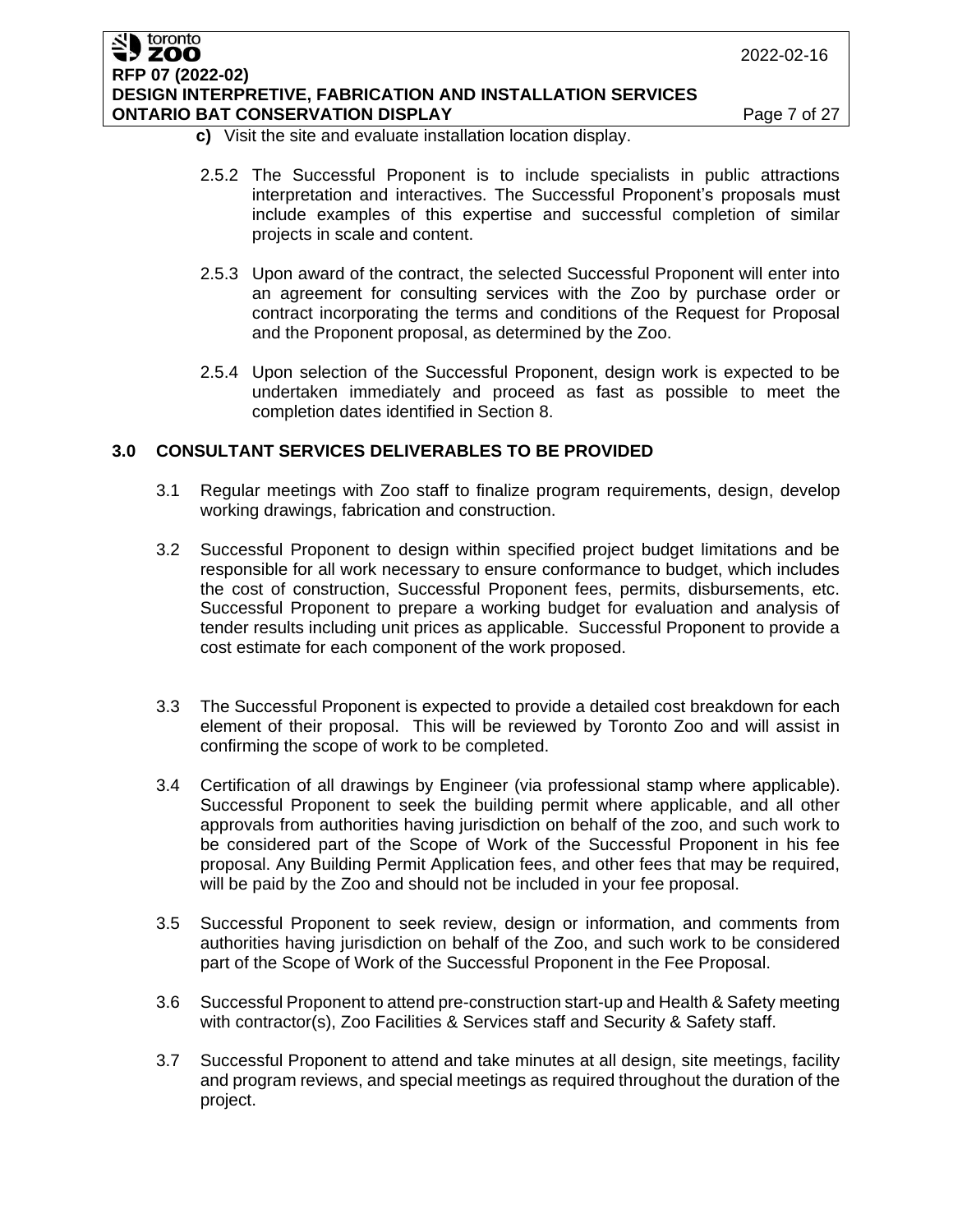#### toronto ZOO **RFP 07 (2022-02) DESIGN INTERPRETIVE, FABRICATION AND INSTALLATION SERVICES ONTARIO BAT CONSERVATION DISPLAY Page 8 of 27**

- 3.8 Successful Proponent to ensure notification prior to construction to the Zoo of list of contractors and subcontractors, names and phone numbers etc. for site access security purposes.
- 3.9 Inspection and general supervision of contractors and subcontractors to include all work (design and fabrication, architectural, structural, mechanical and electrical special materials and items, etc.) required to finish the project. The Successful Proponent should allow for **2 site visits** to be included as part of this proposal. Successful Proponent is to provide unit pricing for additional site visits.
- 3.10 Successful Proponent to ensure arrangement of construction work to be undertaken through liaison with Zoo staff.
- 3.11 Successful Proponent to review and approve shop drawings for all aspects of the work as necessary during construction.
- 3.12 Successful Proponent to prepare weekly progress reports, verifying work in place and schedule of completion.
- 3.13 Successful Proponent to prepare and recommend change orders and payment certificates for approval by the Zoo. **(NA for this project)**
- 3.14 Successful Proponent to certify Substantial Performance and Completion.
- 3.15 Successful Proponent to perform commissioning services for all systems to confirm they are operating as designed.
- 3.16 Successful Proponent to ensure all close-out documentation is provided including asbuilt drawings, maintenance manuals and warranty information.
- 3.17 Successful Proponent to re-inspect project, to liaise with contractors and other project staff, making sure all deficiencies have been corrected prior to the expiry date of warranties.
- 3.18 Direct assistance and liaison of Successful Proponent with Zoo Facilities & Services branch regarding planning, design, construction, organization and scheduling.
- 3.19 Successful Proponent to co-ordinate and liaise with all sub-consultants/contractors and others as necessary making sure all relevant issues have been raised and concluded.
- 3.20 Consideration must be given to the use of reused and recycled products, consideration for waste management concerns and energy efficiency within the design. Consideration should also be given to the use of long-lasting maintenance free products where possible and appropriate. Successful Proponent to assess and prepare a report detailing energy use change resulting from the project.
- 3.21 Design should incorporate the Toronto Green Development Standards.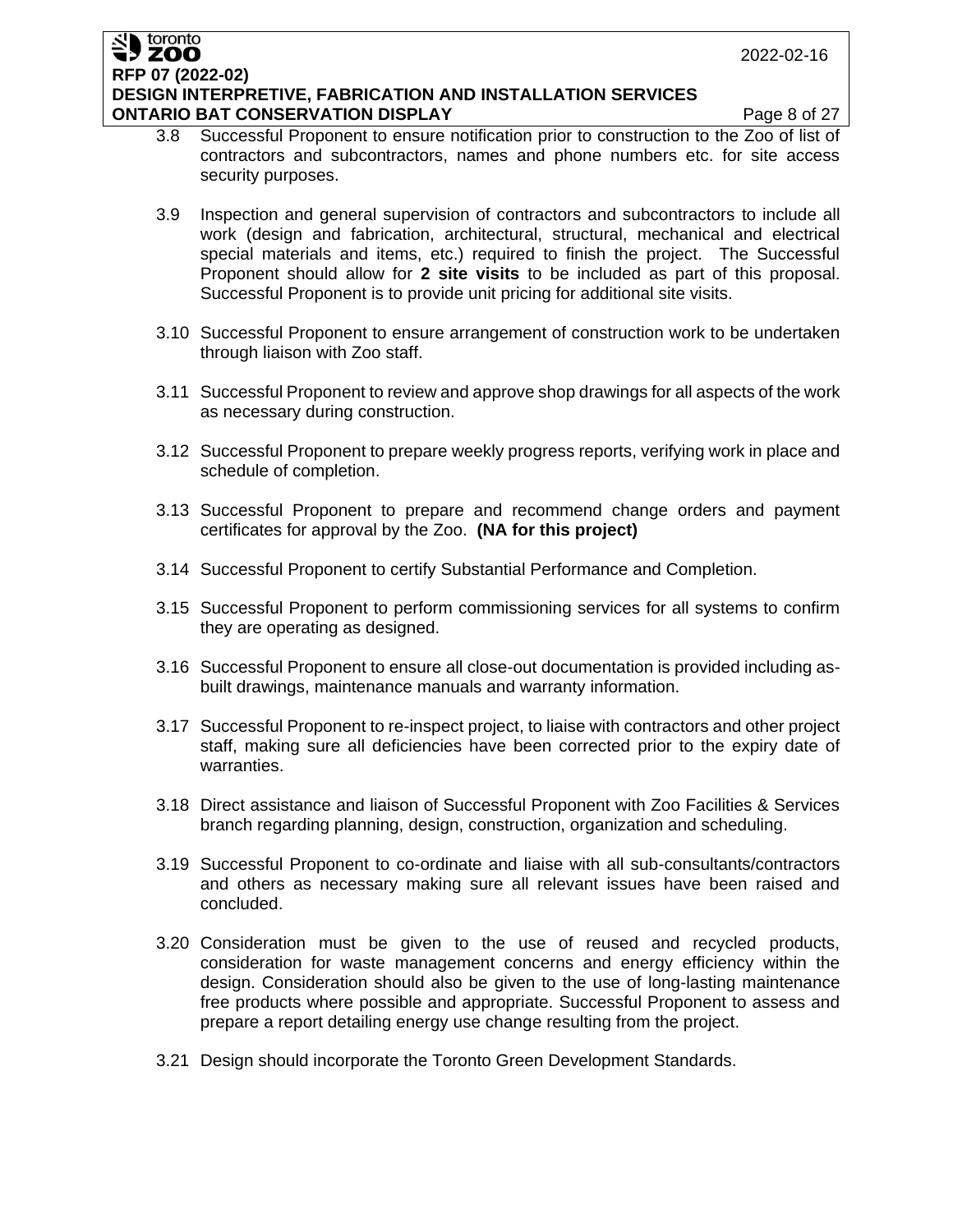2022-02-16

#### toronto ZOO **RFP 07 (2022-02) DESIGN INTERPRETIVE, FABRICATION AND INSTALLATION SERVICES ONTARIO BAT CONSERVATION DISPLAY Page 9 of 27**

## **4.0 INSURANCE, INDEMNIFICATION AND POLICIES**

- 4.1 Professional liability insurance in the amount of \$1,000,000 (per claim) and \$2,000,000 general liability insurance in respect of injury or death to a single person or for property damage in a manner satisfactory to the General Manager must be maintained through the Project and included in the Fee Proposal.
- 4.2 The Consultant hereby agrees that the Consultant will keep harmless and fully indemnify the Board, the City of Toronto, the Toronto and Region Conservation Authority, their employees, officers and agents against all actions and claims against all loss, liability, judgments, costs, demands or expenses which they or any of them may sustain as a result of the negligent or intentional acts or omissions of the Consultant, its agents, servants, employees or sub consultants or any of them, in the performance of the Services, save and except and only to the extent that any such loss, liability, judgments, costs, demands or expenses are caused by the Board or those for whom at law it is responsible.
- 4.3 All insurance policies shall be endorsed to provide a minimum advance written notice of not less than thirty (30) days, in the event of cancellation, termination or reduction in coverage or limits, such notice to be made to the Chief Executive Officer.
- 4.4 The Consultant shall, as applicable, conform to and enforce strict compliance with the Occupational Health and Safety Act and for purposes of the Act be designated as the "constructor" for the Service.
- 4.5 The Consultant must adhere to all relevant Zoo policies, including, but not limited to, the Contractor Safety Policy, Working in the Vicinity of Animal Containments Policy and the Vehicles on Site Policy, copies of which the Chief Executive Officer, Toronto Zoo, shall supply to the Consultant.

# **5.0 PROPONENT SUBMISSION REQUIREMENTS**

In view of the current situation with COVID 19 and to limit personal interaction, on a temporary basis, submissions for this Request for Proposal can be submitted electronically by email in a PDF file, prior to the submission deadline to the following email address: [purchasing@torontozoo.ca](mailto:purchasing@torontozoo.ca)

and note the following:

- a) Subject of the file to be: RFP# Title of RFP Vendor name.
- b) Amendments to a Proposal may be submitted via the same methods, at any time prior to the Closing Time.
- c) It is the Supplier's sole responsibility to ensure its Bid is received by the Submission Deadline in accordance with the requirements of this RFP. The receipt of Bids can be delayed due to a number of factors including "internet traffic", file transfer size and transmission speed. The Supplier should allow sufficient time to download, complete and upload, as applicable, the submission forms comprising its Bid and any attachments.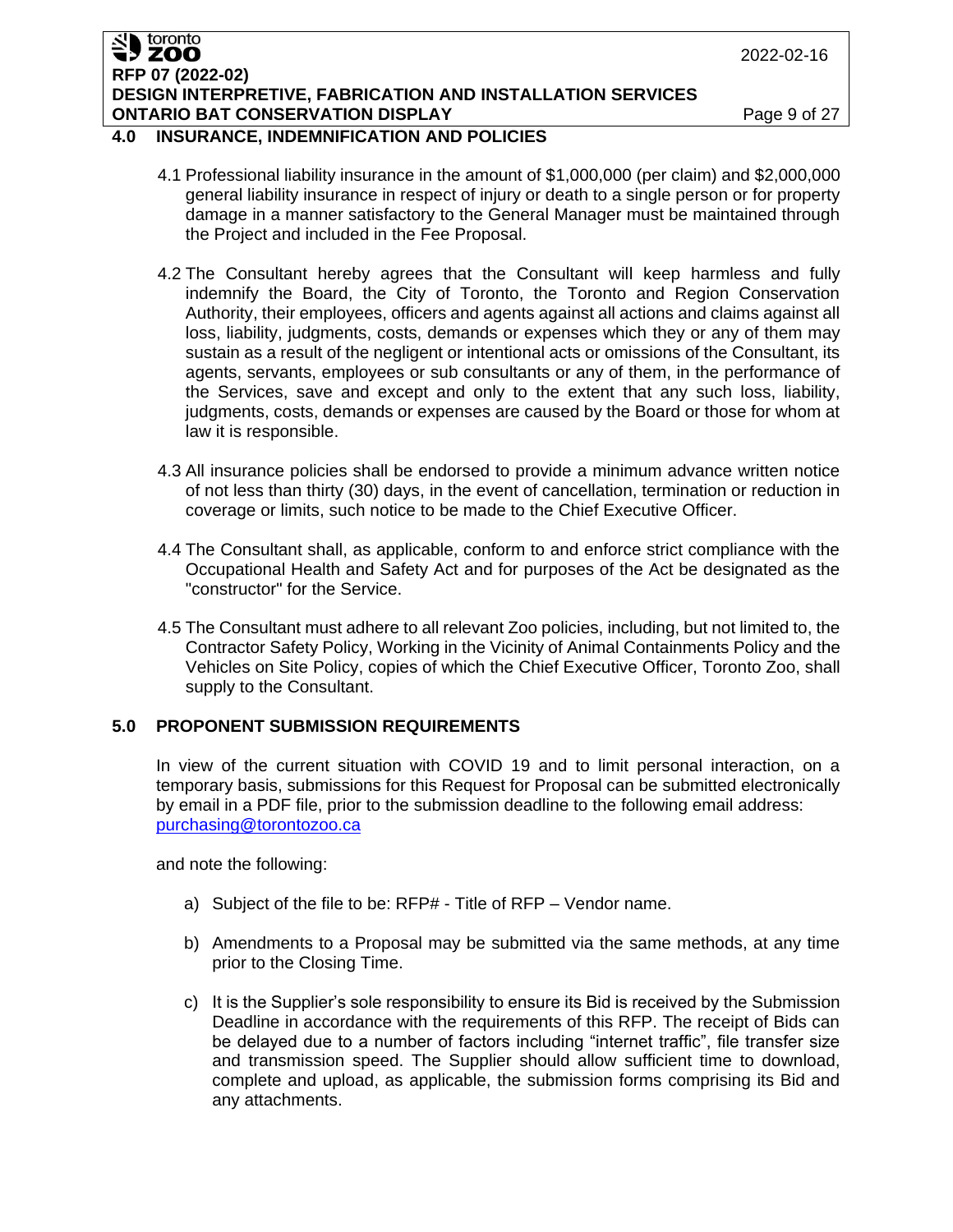#### toronto **ZOO RFP 07 (2022-02) DESIGN INTERPRETIVE, FABRICATION AND INSTALLATION SERVICES ONTARIO BAT CONSERVATION DISPLAY Page 10 of 27**

d) A Bid will only be considered to be submitted once it has been received by the Toronto Zoo. The time of such receipt is reflected by the time received stamped by the Toronto Zoo's email application.

Proposal Submission Requirements:

- 5.1 Title page showing request for Proposal Proponent's name
- 5.2 Duly executed proposal form
- 5.3 Indicate the individual or incorporated name of the Proponent (i.e. the prime Consultant); address(es); telephone and fax number(s); and name of key contact person(s).
- 5.4 The Proponent must provide names and company information for all Sub-consultants required by Consultant.
- 5.5 State the scope and limits of responsibility of the Consultant and Sub-consultants named in the team. Retention of all specialized sub-consultants (e.g. architectural engineering, alternative/ green energy, quantity surveyor, etc.) necessary to complete all design stages and construction of the project is the responsibility of the Consultant.
- 5.6 Provide a schedule or chart of the proposed tasks, hours and the hourly rates for each person associated with this project.
- 5.7 The Proponent must confirm compliance with the Insurance and Indemnification provisions identified in Section 4.0.
- 5.8 Clearly indicate how project design and construction will be managed to conform to assigned project budgets, sub-consultants needed, construction timing, etc., if necessary.
- 5.9 Clearly articulate key personnel to be involved with the project and their responsibilities. Indicate the qualifications and experience (beyond a general resume), that each member will bring to the team and include a breakdown on the number of hours each will devote to the Project and their hourly billing rate. Indicate the total extent of availability of all team members throughout entire project period.
- 5.10 Provide the name, location, client reference and brief description of not more than five (5) similar projects under the direct responsibility of the persons or team named above.
- 5.11 Guarantee project start immediately following successful confirmation of award of project, and work to implementation and completion schedule.

# **6.0 PROPONENT FEE PROPOSAL**

- 6.1 On the Fee Proposal Form (Appendix I), provide an upset fee limit for the project, inclusive of disbursements, plus GST broken out for each Project phase, as follows:
	- Design to include analysis and final specifications and drawings
	- **Fabrication**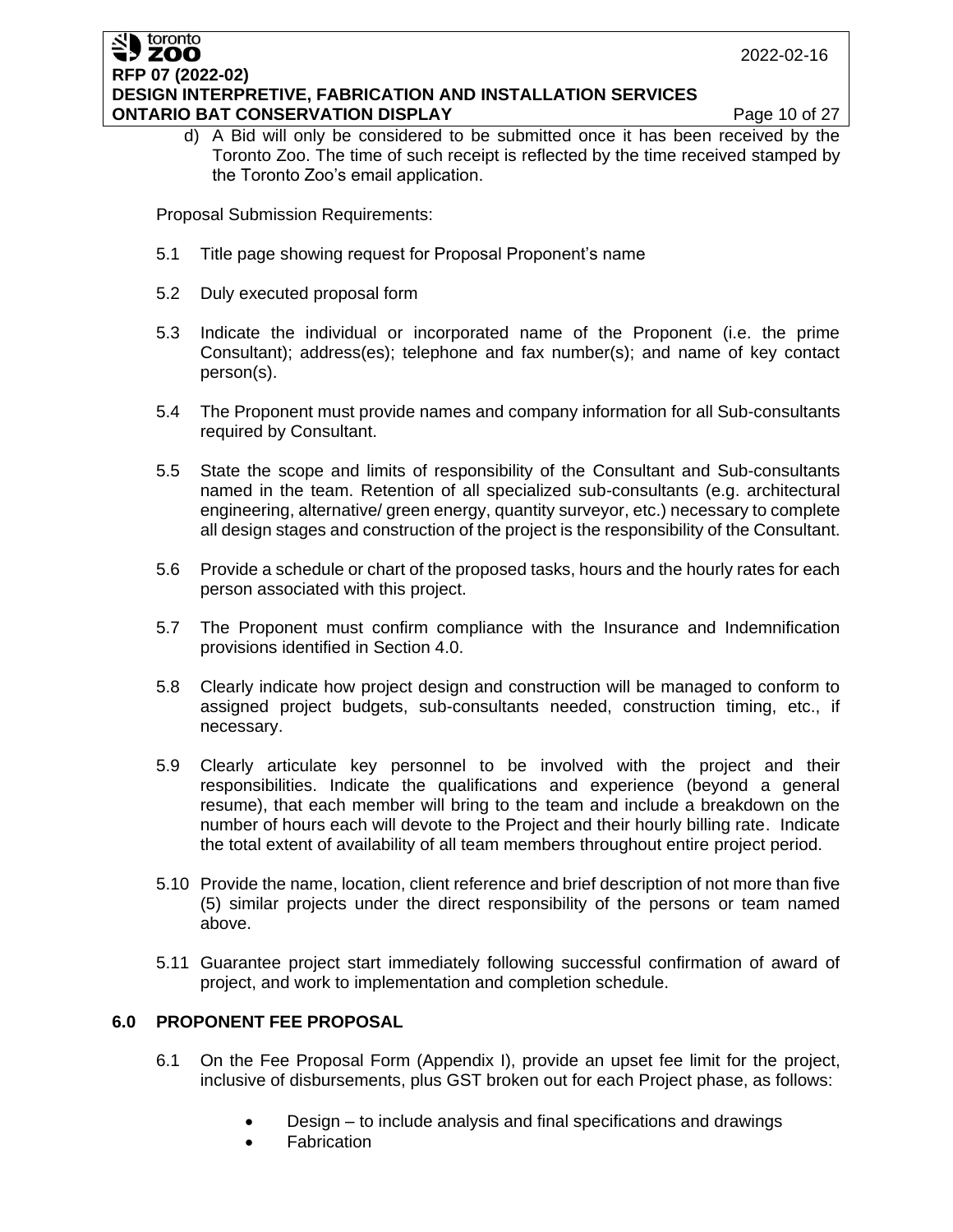#### toronto ZOO **RFP 07 (2022-02) DESIGN INTERPRETIVE, FABRICATION AND INSTALLATION SERVICES ONTARIO BAT CONSERVATION DISPLAY Page 11 of 27**

- Installation
- Disbursement Allowance.
- HST.

All Proponent and Sub-Consultants/Contractors costs for research, surveys, drawings, specifications, models, renderings and photographic and similar costs to be the responsibility of the Proponent, identified and included as part of the fees in the Fee Proposal.

- 6.2 Provide hourly rates for other services which may be requested during completion of the project.
- 6.3 An upset limit for disbursements is required, including, but not limited to, reproduction, postage, courier, fax machine, long-distance telephone calls; printing of drawings and specifications, photographic production, approved Proponent travel, as required. Photocopies of receipts must be provided for disbursements.
- 6.4 Soil and topographical surveys, environmental testing, permits and application fees are not to be included in the Fee Proposal and will be reimbursed separately if required and approved in advance. Proponent to arrange these if required, as part of their work for the project.
- 6.5 A 10% holdback will apply to all fees, not including disbursements, to be released after 30 days following completion of construction.
- 6.6 The Proponent shall bear all costs and expenses with respect to the preparation and submission of its Proposal and the bidder participation in the proposal process (the "Proposal Costs"), including but not limited to: site visits and inspections, all information gathering processes, interviews, preparing responses to questions or requests for clarification from the Board, preparation of questions for the Board, and contract discussions and negotiations.

## **7.0 PROPOSAL EVALUATION AND SELECTION**

- 7.1 The Proponent is urged to ensure that its Proposal is submitted in the most favourable terms in order to reflect the best possible potential, since less than best potential could result in exclusion of the Proposal from further consideration.
- 7.2 The Agreement will not be awarded to the Proposal with the lowest cost, but rather, award shall be based on an evaluation of the Consulting team's expertise, prior project experience, proposed methodology, and price. Additionally, the Zoo may accept or reject any part of the Proponent's bid.
- 7.3 An Evaluation Team comprised of representatives designated by the Zoo will evaluate responses to the RFP.
- 7.4 There are three steps to the pre-defined evaluation process:

Step 1 – Initial Review of Responses Step 2 – Evaluation of Submitted Proposals Step 3 – Evaluation of Presentations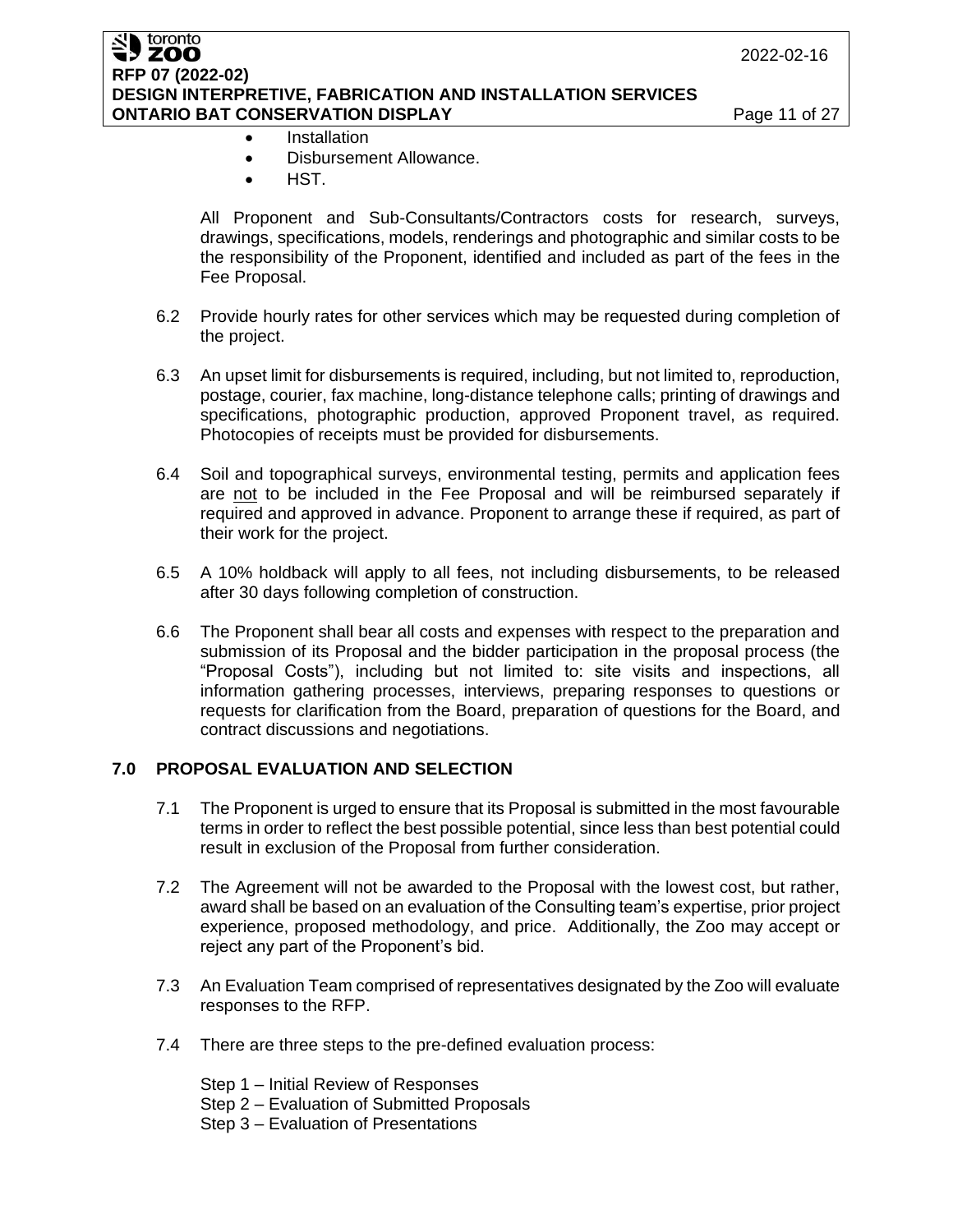#### toronto **ZOO RFP 07 (2022-02) DESIGN INTERPRETIVE, FABRICATION AND INSTALLATION SERVICES ONTARIO BAT CONSERVATION DISPLAY Page 12 of 27**

#### 7.5 Step 1 – Initial Review of Responses

The Zoo will open only those Proposals received by the Proposal Deadline and time specified within this RFP. Immediately upon opening, the Zoo will review each Proposal for compliance with the instructions and conditions applicable to this RFP. The Zoo, at its option, may seek Proponent retraction and clarification of any discrepancy/contradiction found during its review of Proposals.

- 7.6 Step 2 Evaluation of Submitted Proposals
	- 7.6.1 The Evaluation Team will evaluate each submitted Proposal, that has passed through Step 1, on criteria that will include, but not necessarily be limited to, the following:

| <b>Evaluation Criteria</b>                   | <b>Points</b> |
|----------------------------------------------|---------------|
| Depth and breadth of the Project team's      | 25            |
| relevant qualifications and experience with  |               |
| similar scale and type of projects           |               |
| Depth and breadth of the project team Lead's | 20            |
| relevant qualifications and experience       |               |
| Commitment to complete work according to     | 10            |
| schedule of events in section 8.0 within the |               |
| RFP                                          |               |
| Availability of team members during entire   | 10            |
| project                                      |               |
| Understanding of project scope of work       | 10            |
| Details on the general approach and          | 10            |
| methodology that proponent would take in     |               |
| performing the services outlined within the  |               |
| RFP                                          |               |
| Fee Proposal                                 | 15            |

- 7.6.2 A short-list of suitable Proponents may be established who may be invited to Step 3 to provide presentations related to their Proposal.
- 7.7 Step 3 Evaluation of Presentations (If Required)
	- 7.7.1 Invited Proponent(s) shall provide presentations in support of their Proposals or to demonstrate or otherwise expand on the information contained therein.
	- 7.7.2 The Proponent(s) shall ensure that the presentation is made by well versed staff with the authority to make decisions and commitments on behalf of the Proponent.
	- 7.7.3 Any and all costs incurred by the Proponent in order to prepare for and attend the presentation and/or demonstration including transportation, food, lodging, etc. shall be borne entirely by the Proponent.
- 7.8 The final score is then calculated as illustrated in the following table:

|                   | ---- |
|-------------------|------|
| <b>Evaluation</b> | ாட   |
| .                 | - 7  |
|                   |      |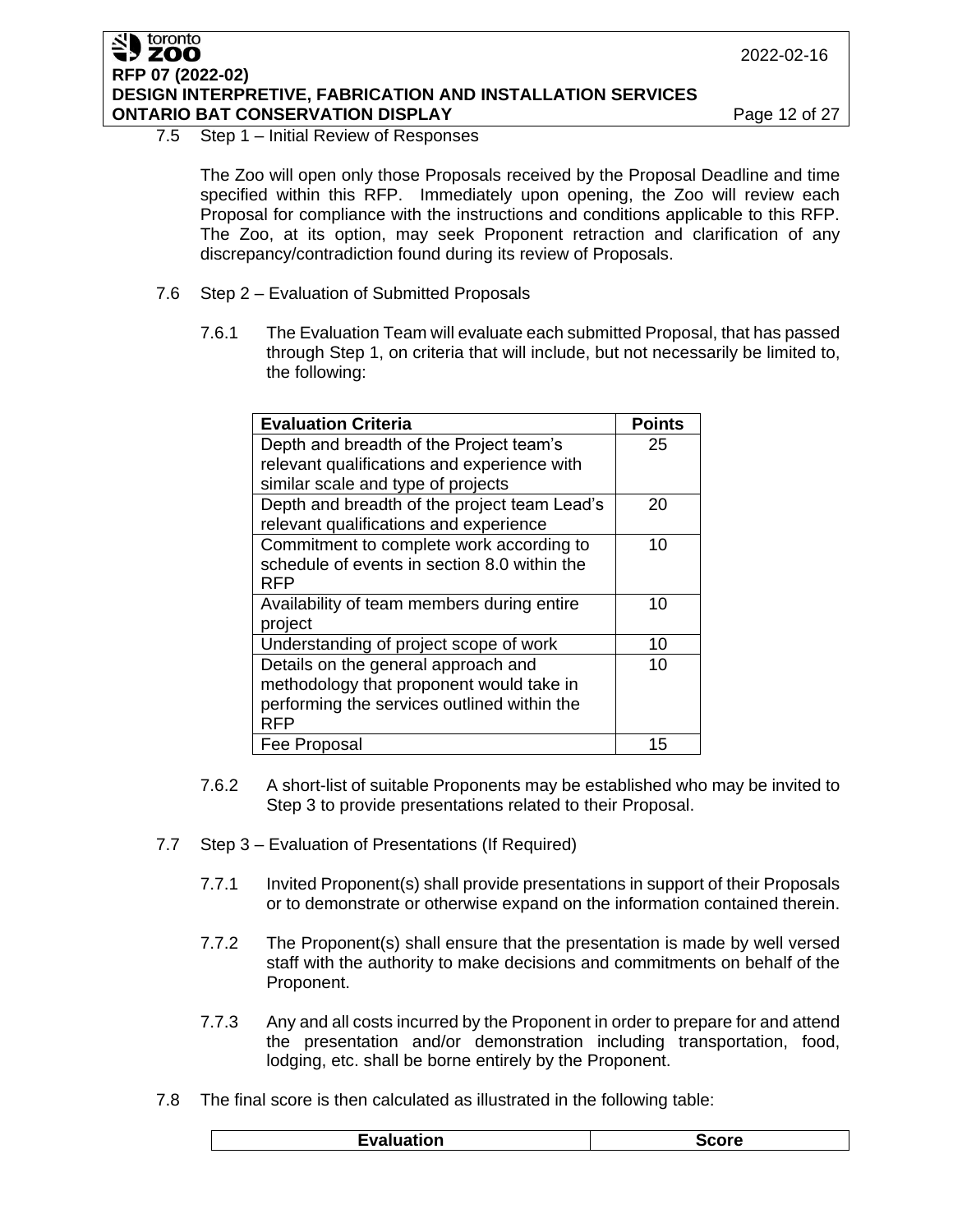| SU toronto<br>toronto<br>RFP 07 (2022-02)<br><b>DESIGN INTERPRETIVE, FABRICATION AND INSTALLATION SERVICES</b><br><b>ONTARIO BAT CONSERVATION DISPLAY</b> | 2022-02-16<br>Page 13 of 27             |
|-----------------------------------------------------------------------------------------------------------------------------------------------------------|-----------------------------------------|
| Step 1 – Initial Review of Submitted Proposals                                                                                                            | Prerequisite                            |
| Step 2 - Evaluation of Submitted Proposals<br>Step 3 - Evaluation of Presentations (If                                                                    | Maximum 100<br>(Maximum 50 If Required) |
| Required)                                                                                                                                                 |                                         |
| <b>Total</b>                                                                                                                                              |                                         |
| excluding<br>maximum<br>score<br><b>Presentation</b>                                                                                                      | 100                                     |
| <b>Total maximum score including Presentation</b>                                                                                                         | 150                                     |

- 7.9 By responding to this Proposal, the Proponent agrees to accept the recommendation of the Evaluation Team as final.
- 7.10 All Proposals shall be submitted by the Proponent on the understanding that the Proposals shall become the property of the Zoo.

# **8.0 NEGOTATIONS AND AWARD**

- 8.1 The successful Proponent shall be retained through the issuance of a Purchase Order or a formal agreement in a form prescribed by the Toronto Zoo, which shall include the terms and conditions of this Request for Proposal.
- 8.2 The award of any Agreement will be at the absolute discretion of the Toronto Zoo. The selection of the Preferred Proponent will not oblige the Toronto Zoo to negotiate or execute an Agreement with that Preferred Proponent.
- 8.3 The Toronto Zoo shall have the right to negotiate on such matter(s) as it chooses with the Preferred Proponent without obligation to communicate, negotiate or review similar modifications with other Proponents. The Toronto Zoo shall incur no liability to any other Proponent as a result of such negotiation or alternative arrangements.
- 8.4 During negotiations, the scope of the services may be refined, issues may be prioritized, responsibilities among the Proponent, all staff and sub-consultants provided by it and the Board may be settled and the issues concerning implementation may be clarified.
- 8.5 If any Agreement cannot be negotiated within thirty (30) business days of notification to the Preferred Proponent, the Toronto Zoo may, at its sole discretion, choose to continue negotiations for a period of time, terminate negotiations with that Proponent and negotiate an Agreement with another Proponent or abort the RFP process and not enter into any Agreement with any of the Proponents.

## **9.0 SCHEDULE OF EVENTS**

The following is a tentative schedule for the Roof Replacement at Member & Guest Centre process. The final schedule will be developed jointly with the successful proponent in the first week of project execution:

| <b>Pre-Award</b>                     |                    |
|--------------------------------------|--------------------|
| Release of RFP                       | 2022-02-16         |
| <b>Proponents' Question Deadline</b> | 2021-02-22         |
| <b>Submission Due</b>                | 2021-03-03         |
| Interviews, if necessary             | Week of 2022-03-07 |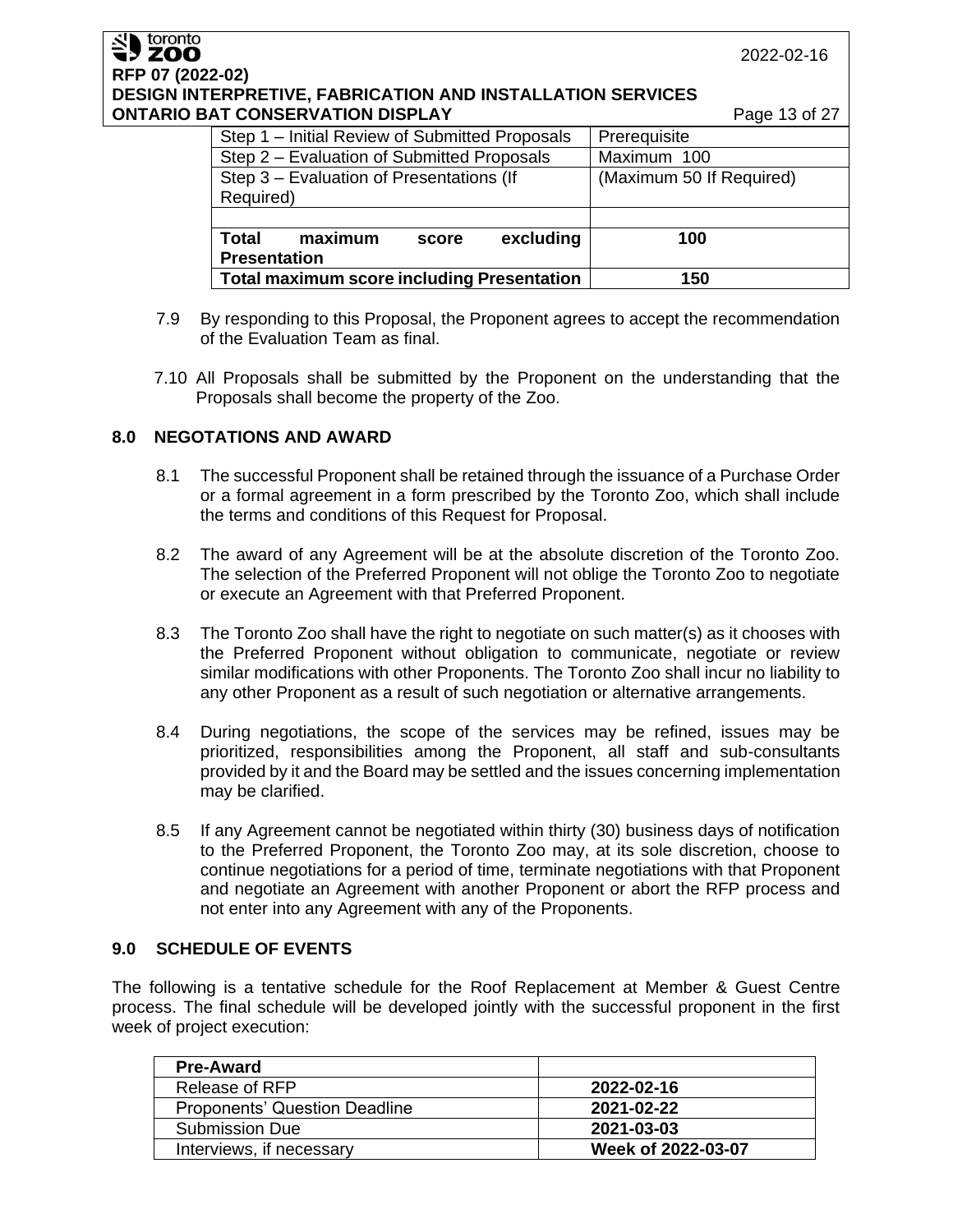| SU toronto                                                        | 2022-02-16         |  |  |  |
|-------------------------------------------------------------------|--------------------|--|--|--|
| RFP 07 (2022-02)                                                  |                    |  |  |  |
| <b>DESIGN INTERPRETIVE, FABRICATION AND INSTALLATION SERVICES</b> |                    |  |  |  |
| <b>ONTARIO BAT CONSERVATION DISPLAY</b>                           | Page 14 of 27      |  |  |  |
| Notification of Award By the Toronto Zoo                          | Week of 2022-03-07 |  |  |  |
| <b>Post-Award</b>                                                 |                    |  |  |  |
| <b>Preliminary Draft Design Due</b>                               | 2022-05-31         |  |  |  |
| <b>Final Design Due</b>                                           | 2022-06-30         |  |  |  |

Completion of Installation **2022-10-31**

The RFP process and project will be governed according to the above schedule or other schedule provided by the Consultant and approved by the CEO of the Toronto Zoo. Although every attempt will be made to meet all dates listed, the Toronto Zoo reserves the right to modify any or all dates at its sole discretion. Appropriate notice of change will be provided, in writing, as soon as is feasible so that each Proponent will be given the same non-preferential treatment.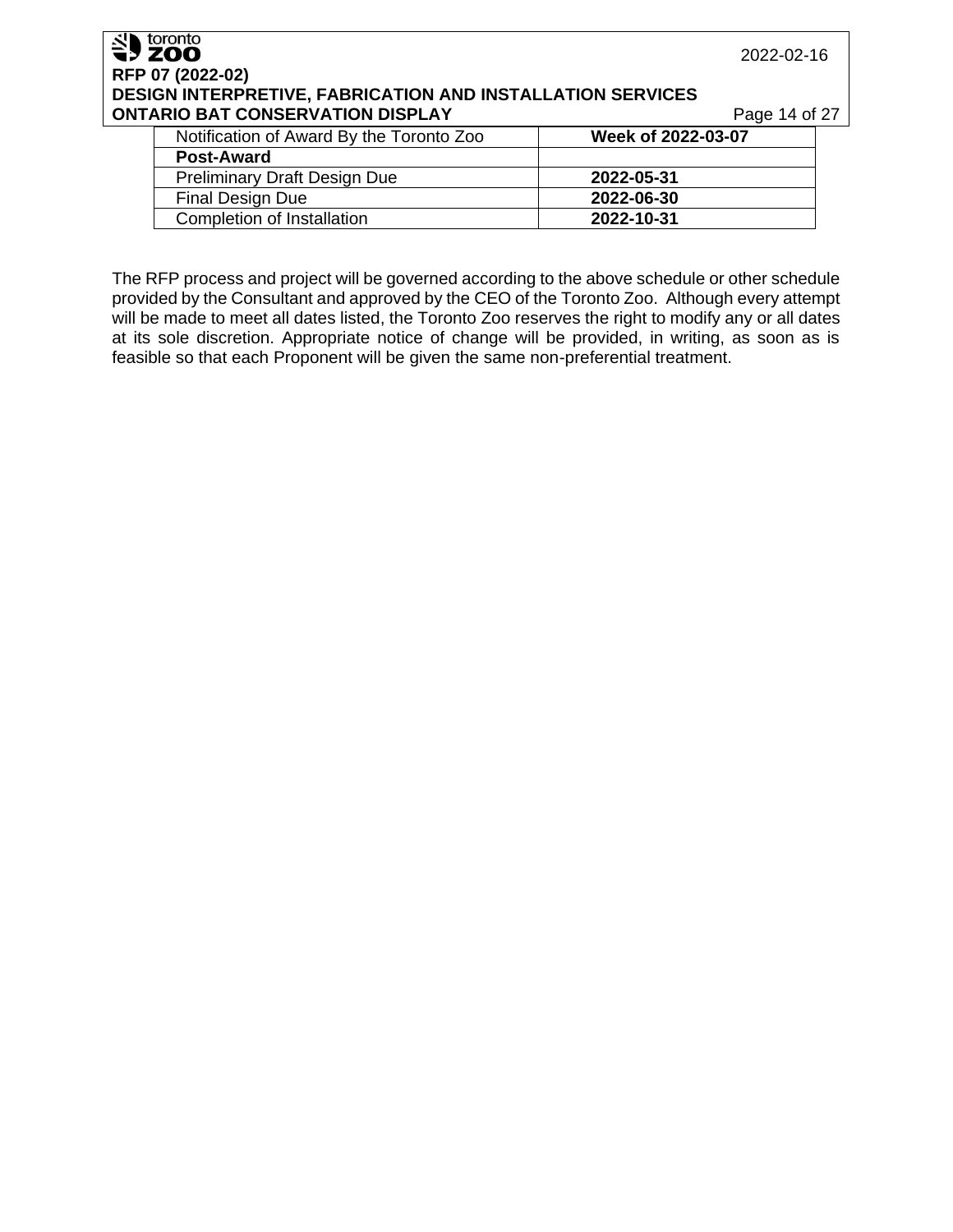## 10.0 **PROPOSAL TERMS AND PROVISIONS**

The successful Proponent shall be retained through a contractual agreement and/or a purchase order, which includes the terms and conditions of this Request for Proposal.

## 10.1 **Consultant's Liability and Indemnity**

The Consultant will from time to time at all times hereafter well and truly save, defend and keep harmless and fully indemnify the Board, the City of Toronto, and the Toronto and Region Conservation Authority and each of their officers, employees and agents (hereinafter called the "Toronto Indemnities") of, from and against all manner of action, suits, claims, executions and demands which may be brought against or made upon the Toronto Indemnities or any of them and of, from and against all loss, costs, charges, damages, liens and expenses which may be sustained, incurred or paid by the Toronto Indemnities, their officers, employees and agents or any of them by reason of or on account of or in consequence of the execution of this agreement or provision of the business or any other work or matter to be carried out or performed by the Proponent with respect to the Request for Proposal or any agreement that may result from the request for proposal process, and/or the non-execution or imperfect or improper execution thereof and will pay to the Toronto Indemnities on demand any loss, costs, damages and expenses which may be sustained, incurred or paid by the Toronto Indemnities or any of them in consequence of any such action, suit, claim, lien, execution or demand and any monies paid or payable by the Toronto Indemnities or any of them in settlement or discharge on account thereof.

The Consultant shall be responsible for any and all damages, or claims for damages for injuries or accidents done or caused by his or her employees, or resulting from the prosecution of the Work, or any of their operations, or caused by reason of the existence of location or condition of the works, or of any materials, plant or machinery used thereon or therein, or which may happen by reason thereof, or arising from any failure, neglect or omission on their part, or on the part of any of their employees to do or perform any or all of the several acts or things required to be done by him or them under and by these General Conditions, and covenants and agrees to hold the Board, the Toronto and Region Conservation Authority and the City of Toronto, their officers, agents, employees, Consultants and invitees harmless and indemnified for all such damages and claims for damage; and in case of the Consultant's failure, neglect or omission to observe and perform faithfully and strictly, all the provisions of the Work, the CEO may, either with or without notice (except where in these Contract Requirements, notice is specially provided for, and then upon giving the notice therein provided for), take such steps, procure such material, plant trucks and men, and do such work or things as he/she may deem advisable toward carrying out and enforcing the same and any such action by the CEO as he is herein empowered to take, shall not in any way relieve the Consultant or his/her surety from any liability under the Contract.

# 10.2 **Incurred costs**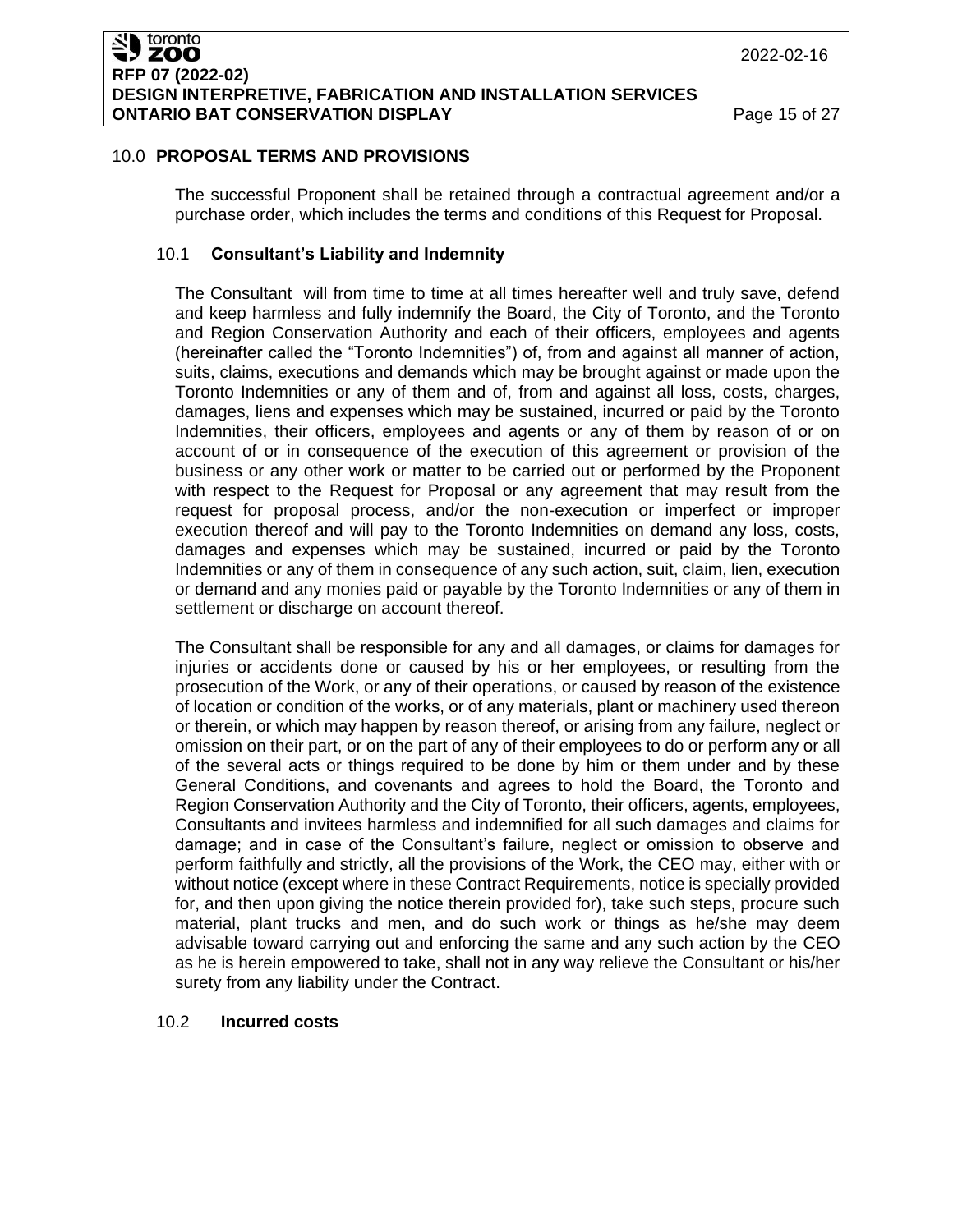#### toronto ZOO **RFP 07 (2022-02) DESIGN INTERPRETIVE, FABRICATION AND INSTALLATION SERVICES ONTARIO BAT CONSERVATION DISPLAY Page 16 of 27**

The Proponent shall bear all costs and expenses with respect to the preparation and submission of its Proposal and the Proponent's participation in the proposal process (the "Proposal Costs"), including but not limited to: all information gathering processes, interviews, preparing responses to questions or requests for clarification from the Board and contract discussions and negotiations.

The Toronto Zoo shall not be responsible for or liable to pay any Proposal Costs of any Proponent regardless of the conduct or outcome of the Proposal Request, Purchase Order process, or Contract process.

10.3 The RFP does not constitute an offer or tender by the Toronto Zoo. Receipt of Proposals by the Toronto Zoo pursuant to this RFP or selection or notification confers no rights under any Proposal nor obligates the Toronto Zoo in any manner whatsoever.

## 10.4 **Liability of Errors**

While the Toronto Zoo has used considerable efforts to ensure an accurate representation of information in this Request for Proposal, the information contained in this Request for Proposal is supplied solely as a guideline for Proponents. The information is not guaranteed or warranted to be accurate by the Toronto Zoo, nor is it necessarily comprehensive or exhaustive. Nothing in this Request for Proposal is intended to relieve Proponents from forming their own opinions and conclusions with respect to the matters addressed in this Request for Proposal.

## 10.5 **Toronto Zoo Rights and Options Reserved:**

The Toronto Zoo reserves the right to award the contract to any proponent who will best serve the interest of the Toronto Zoo. The Toronto Zoo reserves the right, in its sole discretion, to exercise the following rights and options with respect to the proposal submission, evaluation and selection process under this RFP:

- (a) To reject any or all proposals.
- (b) To re-issue this RFP at any time prior to award of work.
- (c) To cancel this RFP with or without issuing another RFP.
- (d) To supplement, amend, substitute or otherwise modify this RFP at any time prior to the selection of one or more proponents for negotiation.
- (e) To accept or reject any or all of the items in any proposal and award the work in whole or in part.
- (f) To waive any informality, defect, non-responsiveness and/or deviation from this RFP and its requirements.
- (g) To permit or reject at the Toronto Zoo's sole discretion, amendments (including information inadvertently omitted), modifications, alterations and/or corrections of proposals by some or all of the proponents following proposal submission.
- (h) To request that some or all of the proponents modify proposals based upon the Toronto Zoo's review and evaluation.
- (i) To request additional or clarifying information or more detailed information from any Proponent at any time, before or after proposal submission, including information inadvertently omitted by the proponent.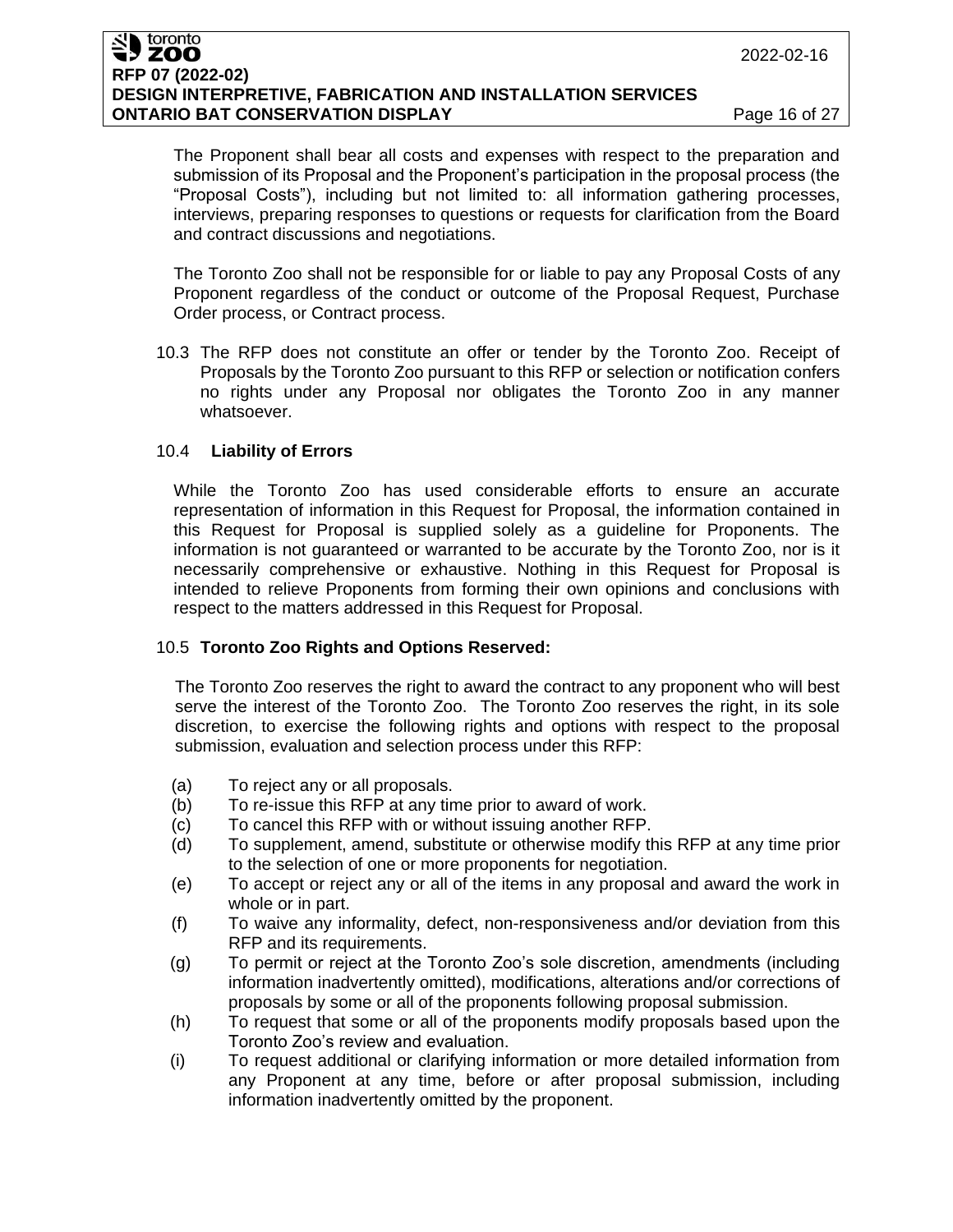#### toronto ZOO **RFP 07 (2022-02) DESIGN INTERPRETIVE, FABRICATION AND INSTALLATION SERVICES ONTARIO BAT CONSERVATION DISPLAY Page 17 of 27**

## 10.6 **Cancellation**

Nothing herein shall be construed as giving the Proponent the right to perform the services contemplated under this agreement beyond the time when such services become unsatisfactory to the Toronto Zoo; and in the event that the Proponent shall be discharged before all the services contemplated hereunder have been completed or the services are for any reason terminated, stopped or discontinued because of the inability of the Proponent to serve under this agreement, the Proponent shall be paid only for the portion of the work which shall have been satisfactorily completed at the time of termination.

# 10.7 **Ownership and Confidentiality of Board-Provided Data**

All correspondence, documentation and information provided by the Toronto Zoo staff to any bidder or prospective Bidder in connection with, or arising out of this RFP, the services or acceptance of the RFP:

- 9.1.1 is and shall remain the property of the Board;
- 9.1.2 must be treated by Proponents and Prospective Proponents as confidential;
- 9.1.3 must not be used for any purpose other than for replying to this RFP, and for fulfillment of any related subsequent agreement.

# 10.8 **Copyright:**

The final product and related materials from the work is to be for the exclusive use of the Toronto Zoo. The Toronto Zoo shall be the only and sole owner of the product and related materials for the sole and unfettered use by the Toronto Zoo. Upon payment of the said product and related materials by the Toronto Zoo, the successful bidder shall have no hold, proprietary claim, ownership, use of any kind, intellectual or otherwise nor shall there be any restrictions placed on the final product and related products by the successful bidder. By submitting a Proposal in this response to this RFP, the Bidder shall thereby acknowledge and agrees that the Toronto Zoo has exclusive ownership and sole and unfettered use of this final product and related products.

## 10.9 **Ownership and Disclosure of Proposal Documentation**

The documentation composing any Proposal submitted in response to this RFP, along with all correspondence, documentation and information provided to the Toronto Zoo by any Bidder in connection with, or arising of this RFP, once received by the Toronto Zoo:

- 9.1.4 Shall become property of the Toronto Zoo and may be appended to purchase order issued to the successful Bidder;
- 9.1.5 Shall be come subject to the Municipal *Freedom of Information and Protection of Privacy Act ("MFIPPA") and may be released pursuant to that Act*

Because of *MFIPPA*, prospective Bidders are advised to identify in their Proposal material any scientific, technical, commercial, proprietary or similar confidential information, the disclosure of which could cause them injury.

Each Bidder's name shall be made public. Proposals will be made available to member of the Board on a confidential basis and may be released to members of the public pursuant to *MFIPPA.*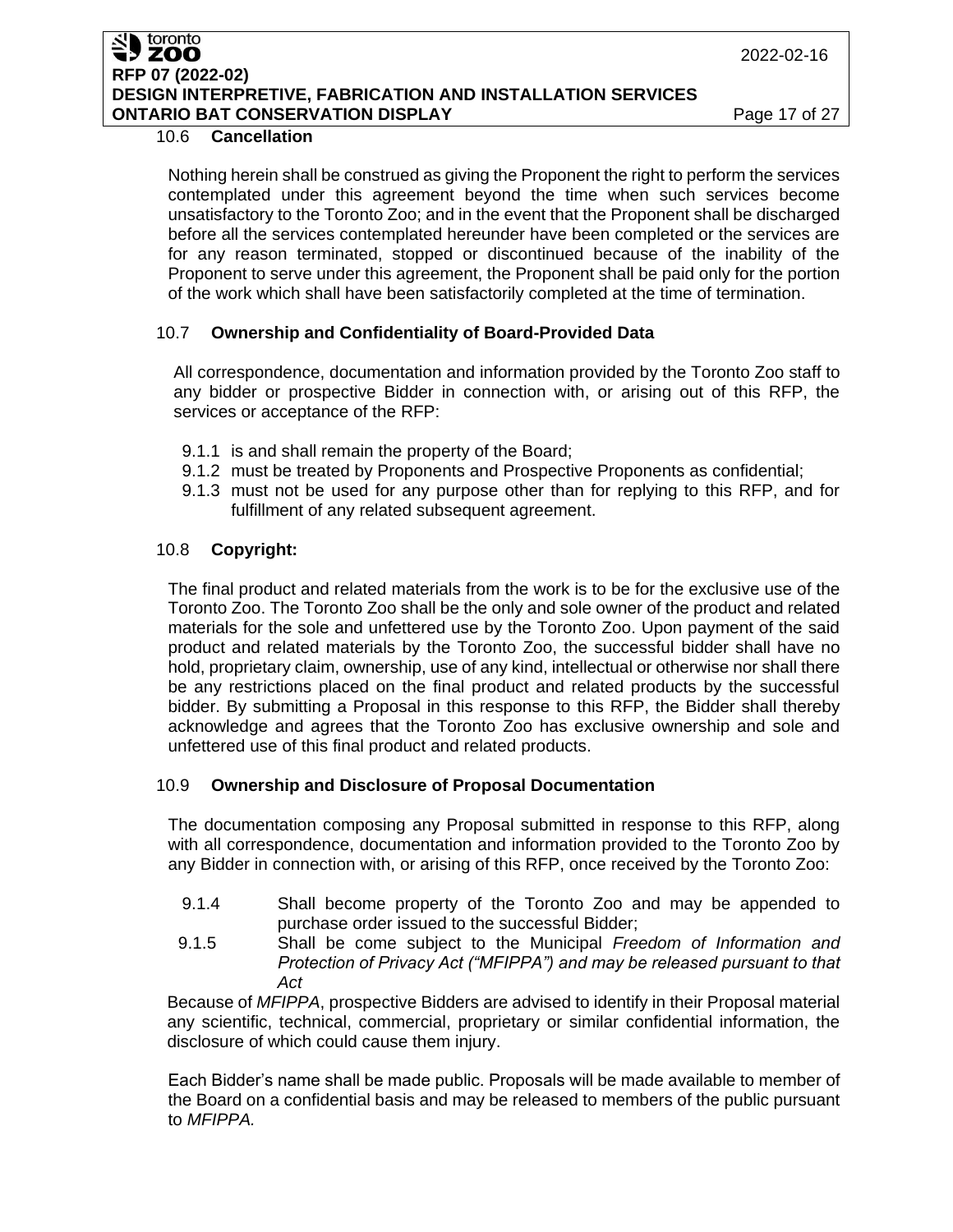#### 10.10 **Conflict of Interest Statement**

In its Proposal, the Proponent must disclose to the Toronto Zoo any potential conflict of interest that might comprise the performance of the Work. If such a conflict of interest does exist, the Toronto Zoo may, at its discretion, refuse to consider the Proposal.

The Proponent must also disclose whether it is aware of any Toronto Zoo employee, member of board, agency or commission or employee thereof having a financial interest in the Proponent and the nature of that interest. If such an interest exists or arises during the evaluation process or the negotiation of the Agreement, the Toronto Zoo may, at its discretion, refuse to consider the Proposal or withhold the awarding of any agreement to the Proponent until the matter is resolved to the Toronto Zoo's sole satisfaction.

Proponents are cautioned that the acceptance of their Proposal may preclude them from participating as a Proponent in subsequent projects where a conflict of interest may arise. The Consultant(s) for this project may participate in subsequent/other Toronto Zoo projects provided the Consultant(s) has (have) satisfied pre-qualification requirement of the Toronto Zoo, if any and in the opinion of the Toronto Zoo, no conflict of interest would adversely affect the performance and successful completion of an Agreement by the Consultant(s).

If, during the Proposal evaluation process or the negotiation of the Agreement, the Proponent is retained by another client giving rise to potential conflict of interest, then the Proponent will so inform the Toronto Zoo. If the Toronto Zoo requests, then the Proponent will refuse the new assignment or will take steps as are necessary to remove the conflict of interest concerned.

## 10.11 **No Collusion**

A proponent shall not discuss or communicate, directly or indirectly, with any other Proponent or their agent or representative about the preparation of the Proposals, Each proponent shall attest by virtue of signing the Proposal Submission Form that its participation in the RFP process is conducted without any collusion or fraud. If the Toronto Zoo discovers there has been a breach of this requirement at any time, the Toronto Zoo reserves the right to disqualify the Proposal or terminate any ensuing Agreement.

## 10.12 **Governing Law**

This RFP and any quotation submitted in response to it and the process contemplated by this RFP including any ensuing Agreement shall be governed by the laws of the Province of Ontario. Any dispute arising out of this RFP or this RFP process will be determined by a court of competent jurisdiction in the Province of Ontario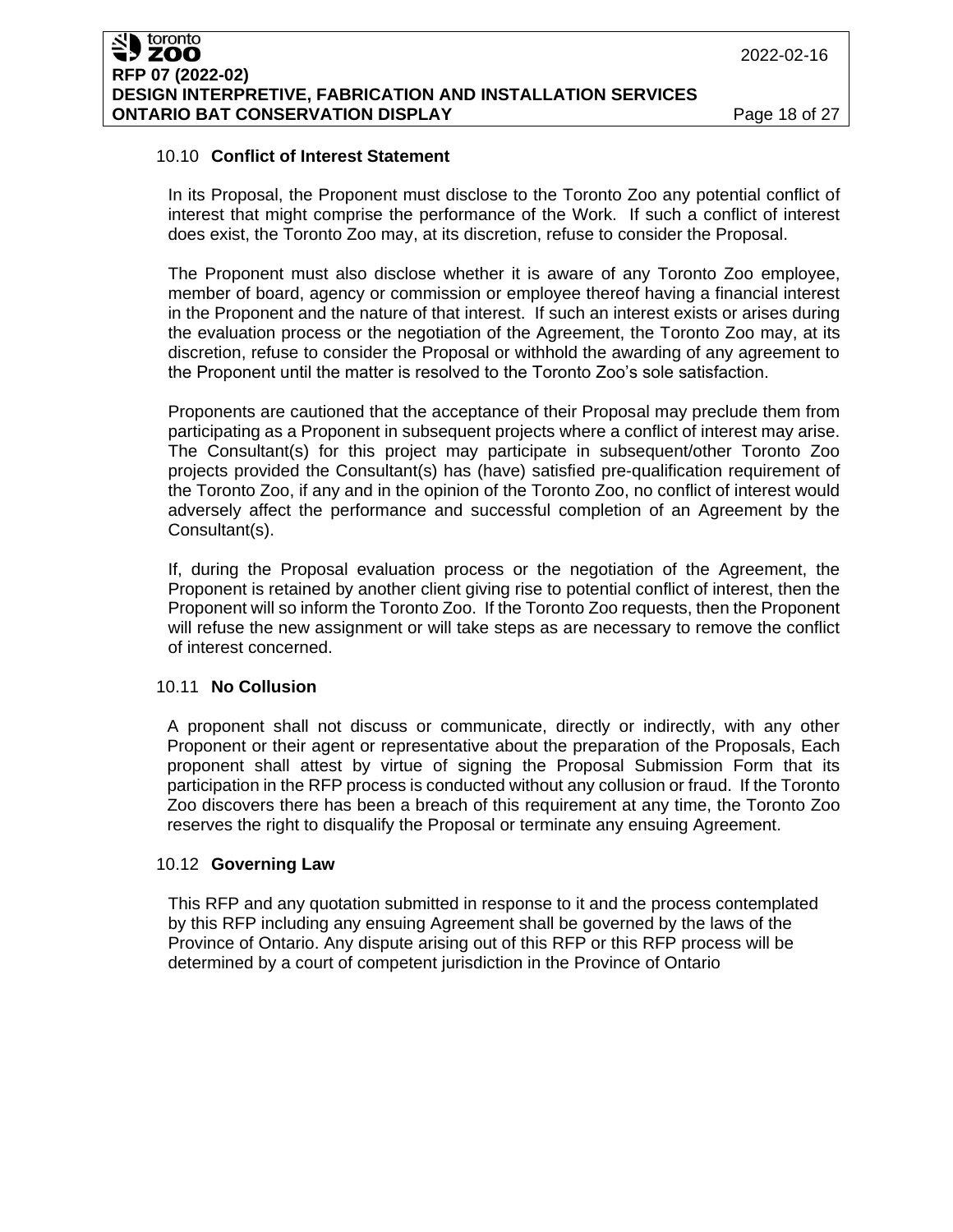#### 2022-02-16

# toronto **SY ZOO RFP 07 (2022-02) DESIGN INTERPRETIVE, FABRICATION AND INSTALLATION SERVICES ONTARIO BAT CONSERVATION DISPLAY Page 19 of 27**

# **11.0 PROPOSAL FORM**

The undersigned Proponent having reviewed and fully understood the RFP and all terms and requirements of the RFP and all terms and conditions of the RFP and information provided, hereby submits the attached Proposal and supporting materials ("the Proposal") in accordance.

I/We, hereby, have received, allowed for and included as part of our submission all issued Addendum numbered

The Board of Management of the Toronto Zoo reserves the right to reject any or all Proposals or to accept any Proposal, should it deem such action to be in its interests.

By submitting a Proposal the Proponent agrees to all of the terms and conditions of this Request for Proposal.

By signing and submitting this proposal, you are agreeing to the release of your proposal information, as deemed necessary by the Board, in order to conduct business associated with this proposal or project.

| <b>COMPANY INFORMATION</b>                   |           |  |  |  |
|----------------------------------------------|-----------|--|--|--|
| Company Name:                                |           |  |  |  |
|                                              |           |  |  |  |
| Name of authorized                           |           |  |  |  |
| <b>Signing Officer</b>                       | Title:    |  |  |  |
|                                              |           |  |  |  |
| Signature:                                   | Date:     |  |  |  |
|                                              |           |  |  |  |
| I have the authority to bind the Corporation |           |  |  |  |
| <b>Contact Name:</b>                         | Title:    |  |  |  |
|                                              |           |  |  |  |
| Address:                                     |           |  |  |  |
|                                              |           |  |  |  |
| Telephone #:                                 | Fax #:    |  |  |  |
|                                              |           |  |  |  |
| Email:                                       | Web Site: |  |  |  |
|                                              |           |  |  |  |
| $HST#$ :                                     |           |  |  |  |
|                                              |           |  |  |  |

| <b>DISCOUNT</b>                                                                                 |  | <b>Discount</b> | <b>Days</b> |
|-------------------------------------------------------------------------------------------------|--|-----------------|-------------|
| Discount allowed for prompt payment and period within which<br>invoice must be paid to qualify. |  | %               |             |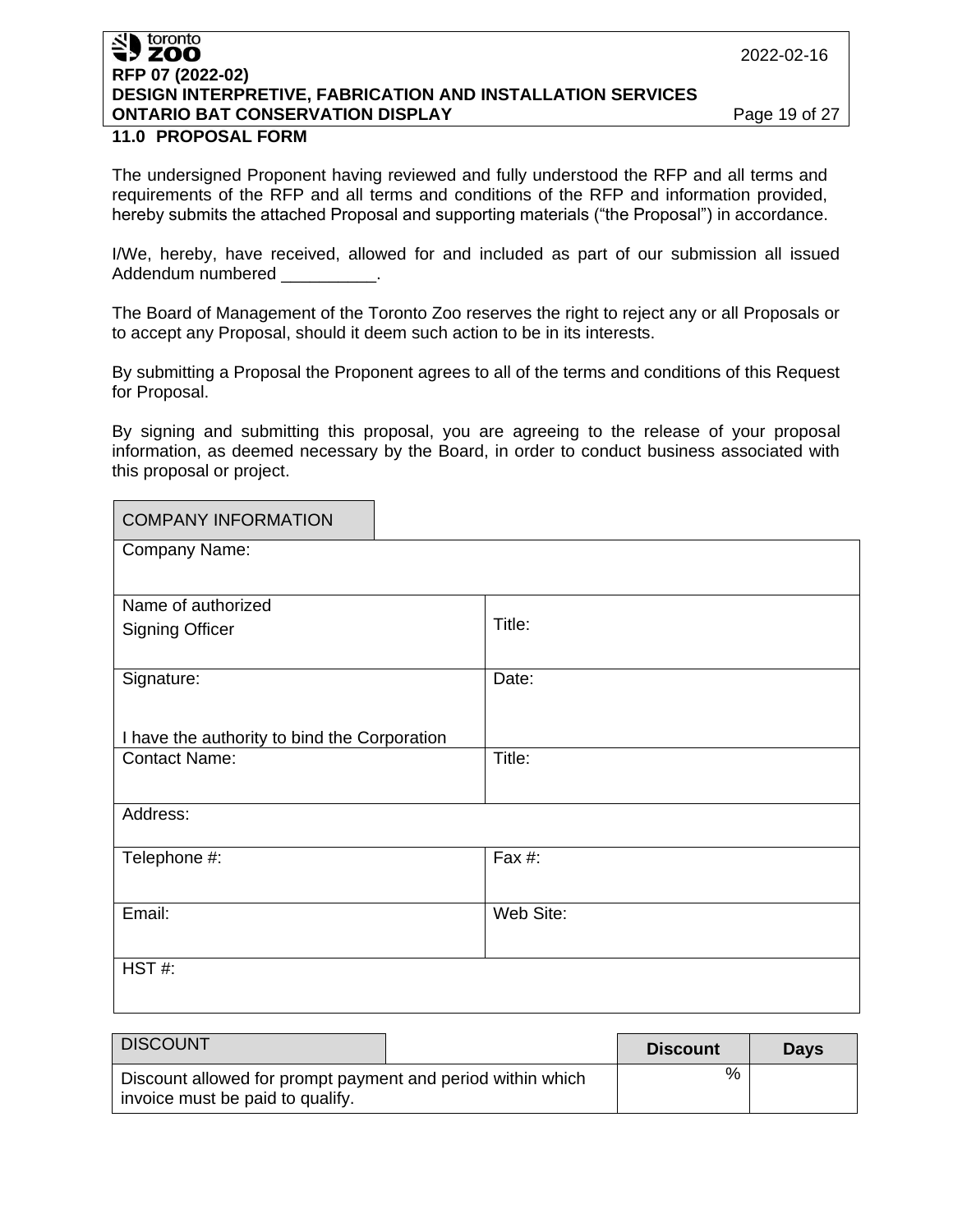#### SU toronto toronto **RFP 07 (2022-02) DESIGN INTERPRETIVE, FABRICATION AND INSTALLATION SERVICES ONTARIO BAT CONSERVATION DISPLAY Page 20 of 27**

## **NOTICE OF NO BID**

#### **INSTRUCTIONS:**

It is important to the Toronto Zoo to receive a reply from all invited bidders. If you are unable, or do not wish to submit a bid, please complete the following portions of this form. State your reason for not bidding by checking the applicable box(es) or by explaining briefly in the space provided. It is not necessary to return any other Request for Proposal/Quotation/Tender documents or forms. Please just return this completed form by fax or by mail prior to the official closing date. Purchasing and Supply Fax Number: (416) 392-6711.

| A Proposal/Quotation/Tender is not submitted for the following reason(s): |                                                                      |  |  |  |  |
|---------------------------------------------------------------------------|----------------------------------------------------------------------|--|--|--|--|
| Project/quantity too large.                                               | Project/quantity too small.                                          |  |  |  |  |
| We do not offer services or<br>commodities to these requirements          | Cannot meet delivery or completion<br>requirement                    |  |  |  |  |
| We do not offer this service or<br>commodity.                             | Agreements with other company do not<br>permit us to sell directly.  |  |  |  |  |
| Cannot handle due to present<br>commitments.                              | Licensing restrictions                                               |  |  |  |  |
| Unable to bid competitively.                                              | We do not wish to bid on this service or<br>commodity in the future. |  |  |  |  |
| Insufficient information to prepare<br>quote/proposal/tender              | Specifications are not sufficiently defined                          |  |  |  |  |
| We are unable to meet bonding or<br>insurance requirements.               |                                                                      |  |  |  |  |

Other reasons or additional comments (please explain):

| Company Name:                              |  |
|--------------------------------------------|--|
| Address                                    |  |
| <b>Contact Person:</b>                     |  |
| Signature of<br>Company<br>Representative: |  |
| Date:                                      |  |
| Phone Number:                              |  |
| Email address                              |  |
| Fax Number:                                |  |

2022-02-16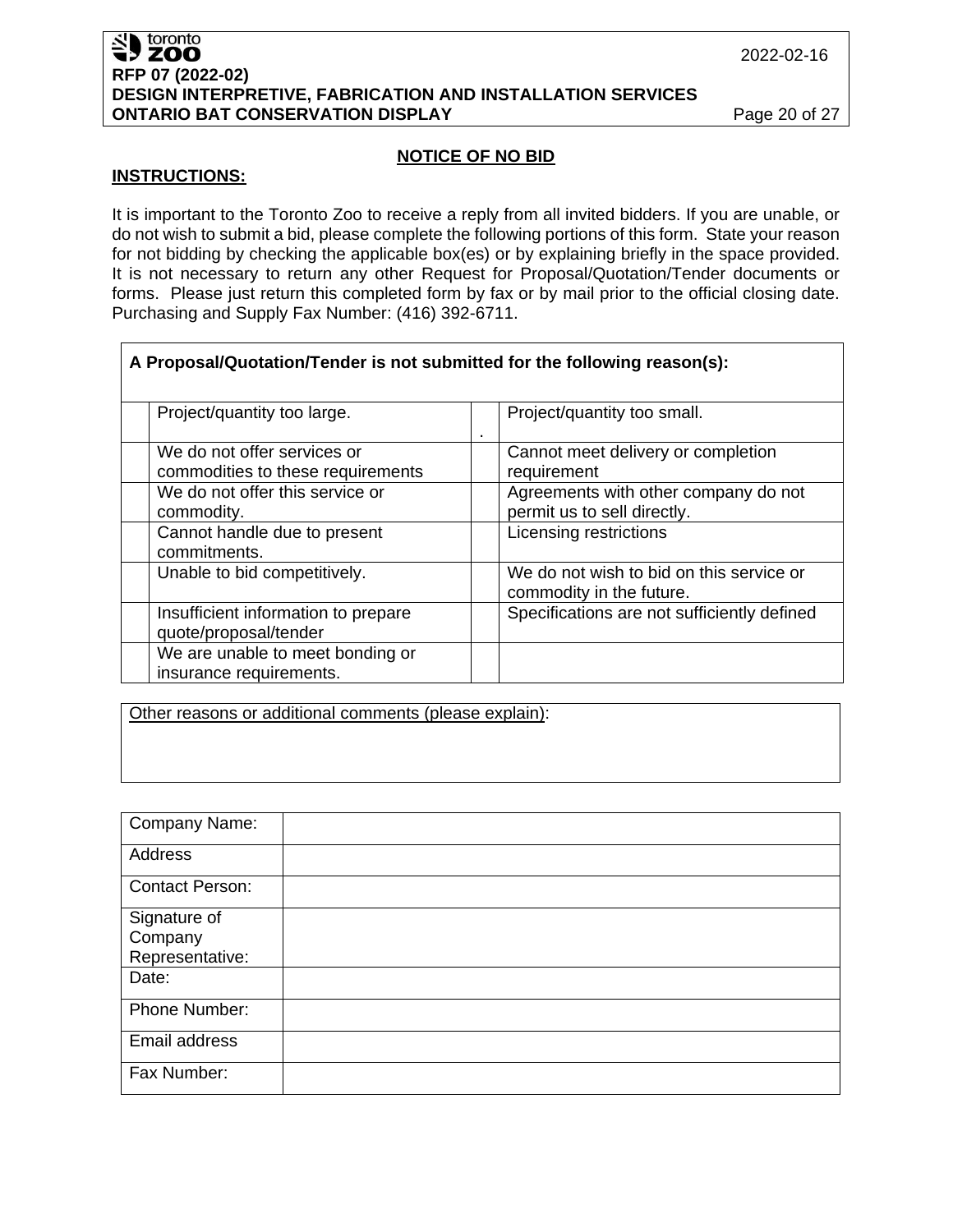# **APPENDIX I - FEE PROPOSAL FORM**

| <b>Proponent Name:</b> |             |                     |              |
|------------------------|-------------|---------------------|--------------|
|                        | <b>FEES</b> | DISBURSEMENTS   HST | <b>TOTAL</b> |
| Design                 |             |                     |              |
| Fabrication            |             |                     |              |
| Installation           |             |                     |              |
| <b>TOTAL COSTS</b>     |             |                     |              |

## **Supplementary Item Price Schedule**

The following are prices for additional Work that may be required as part of the Contract. Such Work and amounts are NOT to be carried forward and therefore are not included in the Total Bid Amount. If used in this Contract as directed by the Contract Administrator, any items included in this Supplementary Unit Price Schedule shall be paid on an as required basis and shall be paid under a change work order.

The Consultant agrees that they are not entitled to any payment under any of these items except for additional Work carried out by the Consultant in accordance with the Contract and as directed by the Contract Administrator.

| <b>ITEM NO#</b> | <b>DESCRIPTION OF ITEM</b> | <b>IUOM</b> | UNIT PRICE * |  |
|-----------------|----------------------------|-------------|--------------|--|
|                 | Project Manager            | <b>HOUR</b> |              |  |
| 12              | <b>Project Lead</b>        | <b>HOUR</b> |              |  |
| 14              | Other- Specify             | <b>HOUR</b> |              |  |

## **SEPARATE PRICING FOR A/V HARDWARE EQUIPMENT** (Include separate list if applicable)

| <b>DESCRIPTION</b><br><b>PRODUCT#</b> | & | <b>MANUFACTURER   PRICE</b> | <b>HST</b> | <b>TOTAL</b> |
|---------------------------------------|---|-----------------------------|------------|--------------|
|                                       |   |                             | \$<br>\$   | \$           |
|                                       |   |                             | \$<br>\$   | \$           |
|                                       |   |                             | \$<br>\$   | \$           |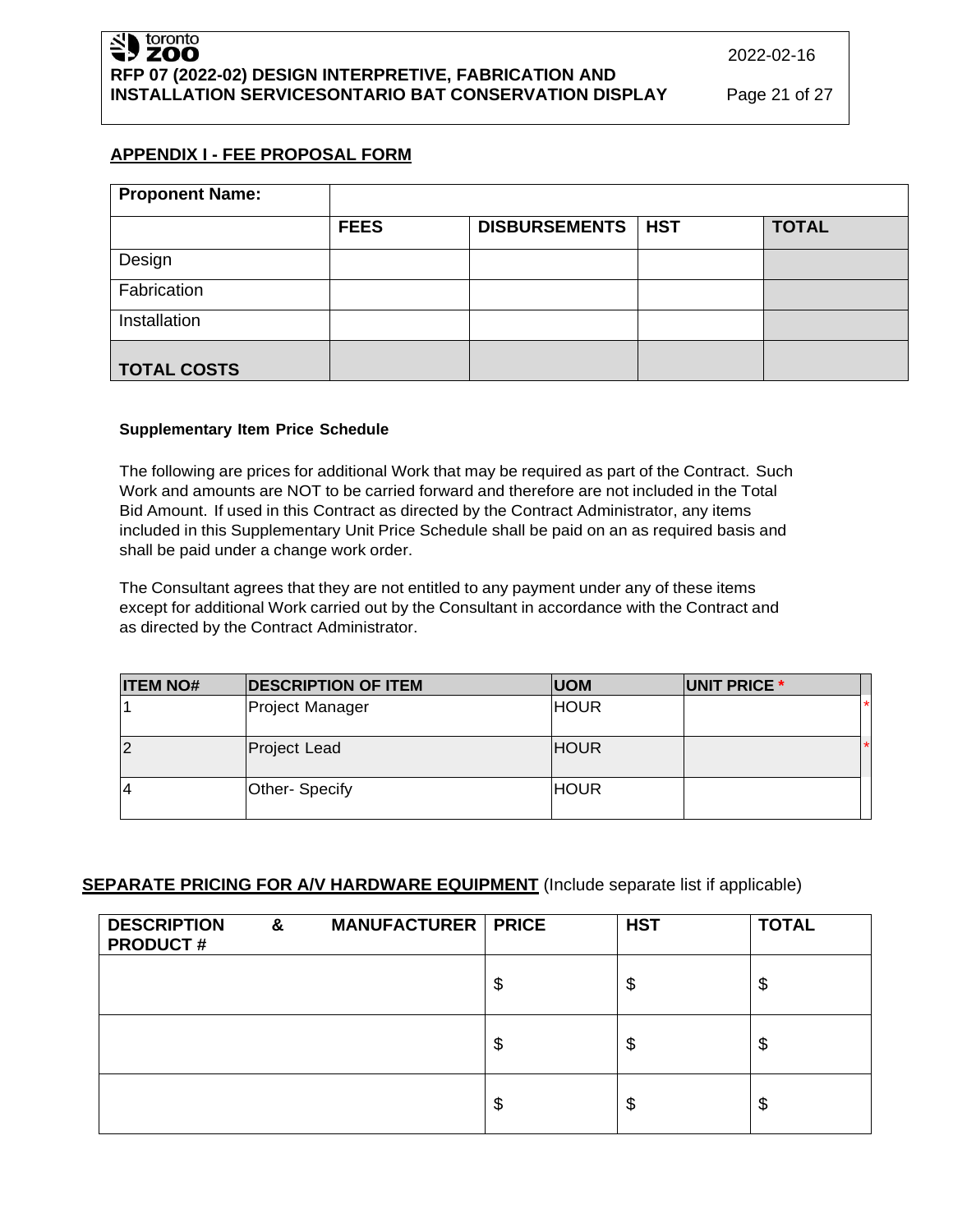| toronto<br>$\frac{8}{2}$ zoo<br>RFP 07 (2022-02)<br>DESIGN INTERPRETIVE, FABRICATION AND INSTALLATION SERVICES<br><b>ONTARIO BAT CONSERVATION DISPLAY</b> | 2022-02-16<br>Page 22 of 27 |          |
|-----------------------------------------------------------------------------------------------------------------------------------------------------------|-----------------------------|----------|
|                                                                                                                                                           | \$                          | \$<br>\$ |
|                                                                                                                                                           | \$                          | \$<br>\$ |
| TOTAL COSTS                                                                                                                                               | - \$                        | \$<br>\$ |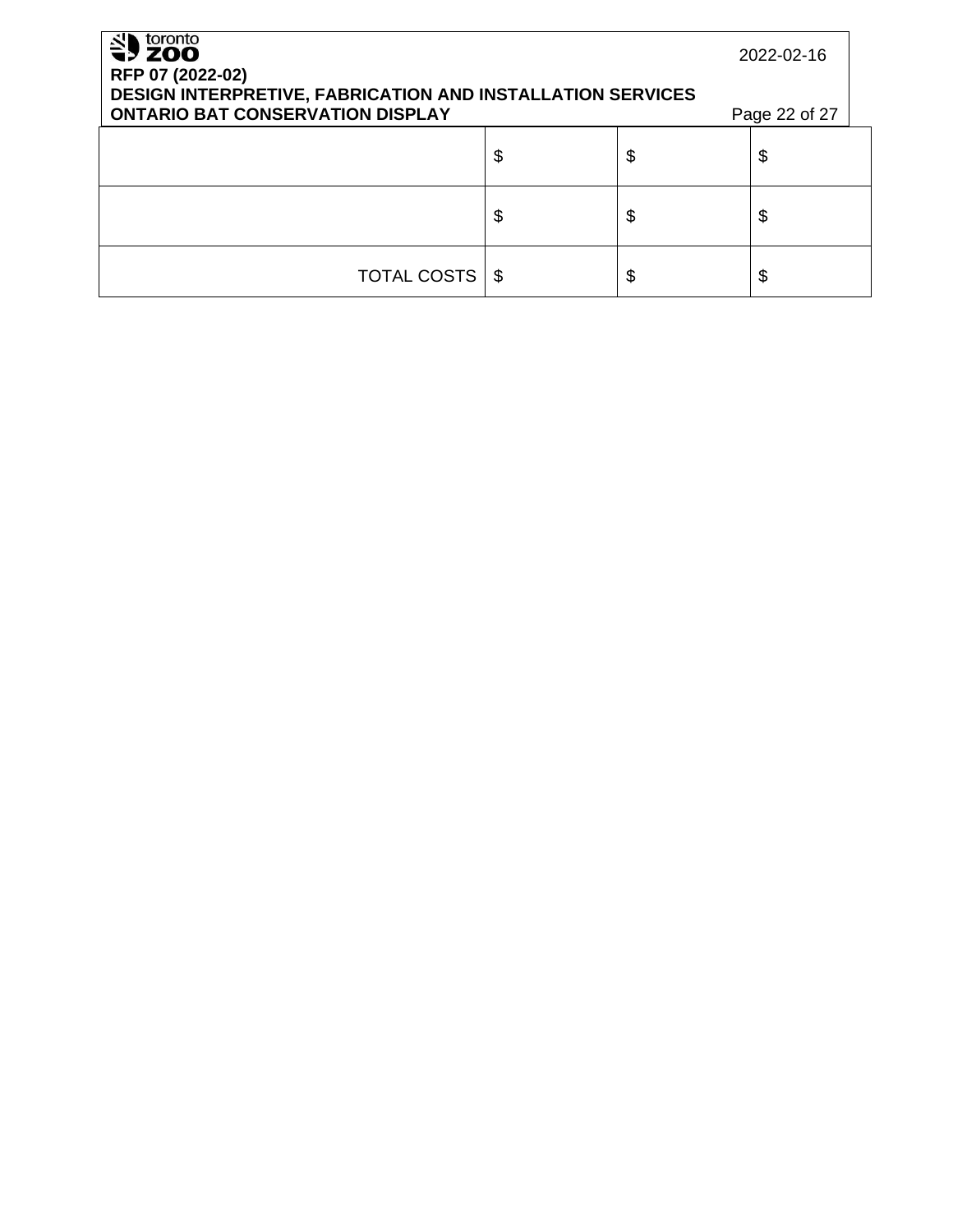## toronto<br>**ZOO** 42 **RFP 07 (2022-02) DESIGN INTERPRETIVE, FABRICATION AND INSTALLATION SERVICESONTARIO BAT CONSERVATION DISPLAY** Page 23 of 27

2022-02-16

# **APPENDIX II – LIST OF SUB-CONTRACTOR**

The Bidder proposes to sublet the following portions of the Work to the persons firms or corporations indicated. List only one Subcontractor name for each Type of Work category The Bidder is responsible for all pricing with all subcontractors.

The Bidder submits that in proposing the under mentioned subcontractors, the Bidder has consulted each and have ascertained to our completed satisfaction that those names are fully acquainted with the extent and nature of the work and that they will execute their work with the requirements of the contract documents. The employment of Subcontractors other than those listed below will not be permitted without prior authorization from theTown.

The use of "TBD" (To Be Determined) or "TBA" (To Be Announced) or similar wording is not acceptable and may result in the rejection of your Bid.

☐ By clicking here I confirm that there are no Subcontractor(s) and the Bidder shall perform the project with their "**OWN FORCES**".

| <b>Description</b>              | <b>Subcontractor #1</b> | <b>Subcontractor #2</b> | <b>Subcontractor #3</b> | <b>Subcontractor #4</b> | <b>Subcontractor #5</b> |
|---------------------------------|-------------------------|-------------------------|-------------------------|-------------------------|-------------------------|
| Name of<br>Subcontractor        |                         |                         |                         |                         |                         |
| Discipline/Type of<br>Work      |                         |                         |                         |                         |                         |
| Contact Person<br>Name          |                         |                         |                         |                         |                         |
| <b>Contact Person</b><br>Number |                         |                         |                         |                         |                         |
| <b>Contact Person</b><br>email  |                         |                         |                         |                         |                         |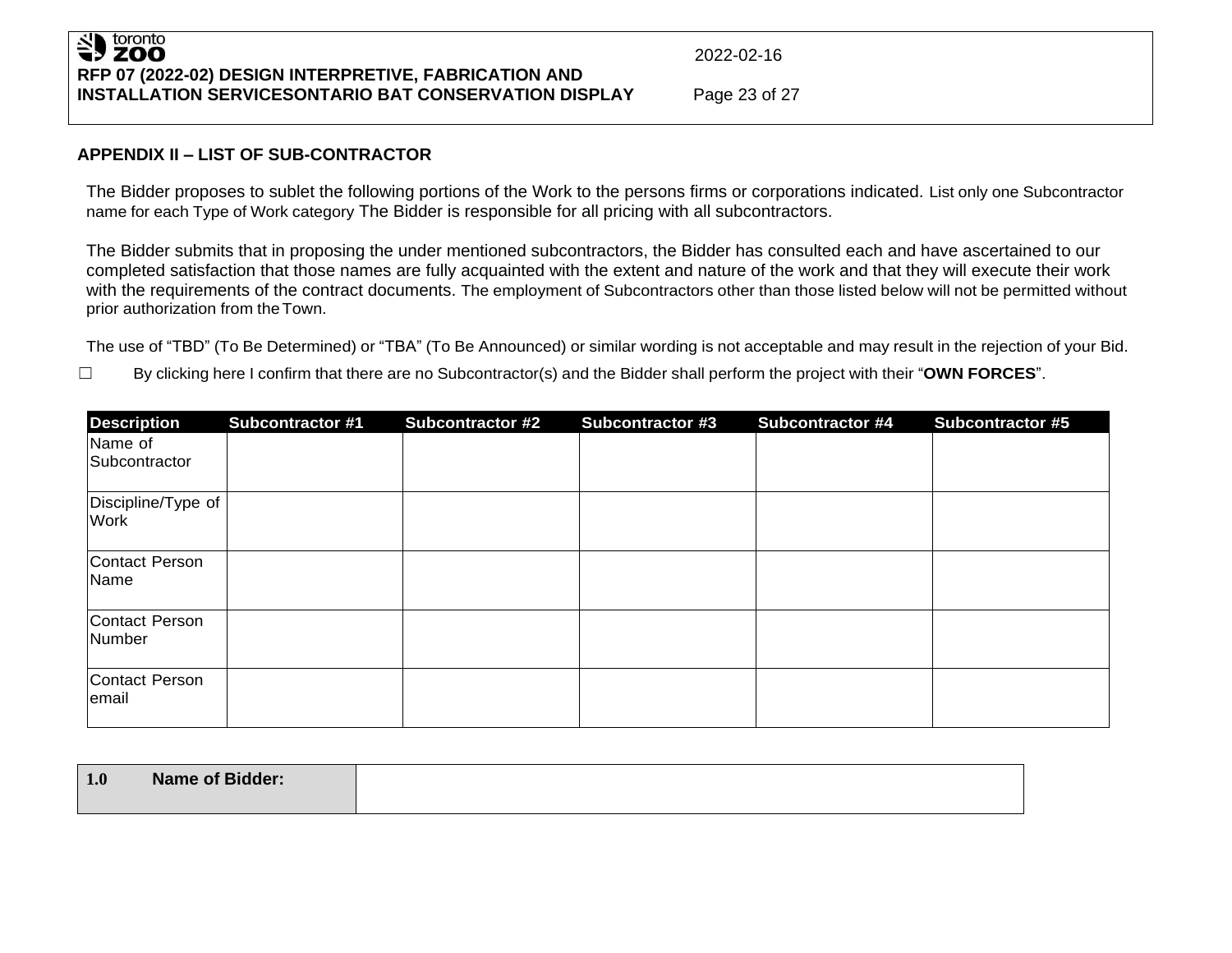# Sales boronto **RFP 07 (2022-02) DESIGN INTERPRETIVE, FABRICATION AND INSTALLATION SERVICESONTARIO BAT CONSERVATION DISPLAY** Page 24 of 27

2022-02-16

# **APPENDIX III - REFERENCES**

Bidders are required to provide at least three references listing Contracts similar to the project described in the Bid

Document and undertaken and/or completed within the past five (5) years. The Toronto Zoo reserves the right to check additional references and sources to those supplied by the Bidder.

#### **Company Profile**

| <b>Category</b> | <b>Description</b>                                                                               | Specify * |
|-----------------|--------------------------------------------------------------------------------------------------|-----------|
| Legal Structure | <b>Year Company Established</b>                                                                  |           |
| Legal Structure | Joint Venture Corporation<br>Partnership Registered Sole<br>Proprietor or Other                  |           |
| Key Personnel   | Names and Titles of Officers<br>Partners Principal                                               |           |
| Key Personnel   | Name and title of key project<br>personnel (e.g. Project Manager<br>Superintendent Foreman etc.) |           |

#### **References**

| <b>Project Reference One:</b> |                |
|-------------------------------|----------------|
| Client / Company Name:        |                |
| Representative for the        | Phone No.      |
| Client:                       | Email Address: |
| Location of Work:             |                |
| Nature / Scope of Work:       |                |
| <b>Contract Dollar Value:</b> |                |

| Date and Length of Contract:            |  |
|-----------------------------------------|--|
| Provide the names of<br>Assigned Staff: |  |

| <b>Project Reference Two:</b>                  |                |  |  |  |
|------------------------------------------------|----------------|--|--|--|
| Client / Company Name:                         |                |  |  |  |
| Representative for the<br>Client:              | Phone No.      |  |  |  |
|                                                | Email Address: |  |  |  |
| Location of Work:                              |                |  |  |  |
| Nature / Scope of Work:                        |                |  |  |  |
| <b>Contract Dollar Value:</b>                  |                |  |  |  |
| Date and Length of Contract:                   |                |  |  |  |
| Provide the names of<br><b>Assigned Staff:</b> |                |  |  |  |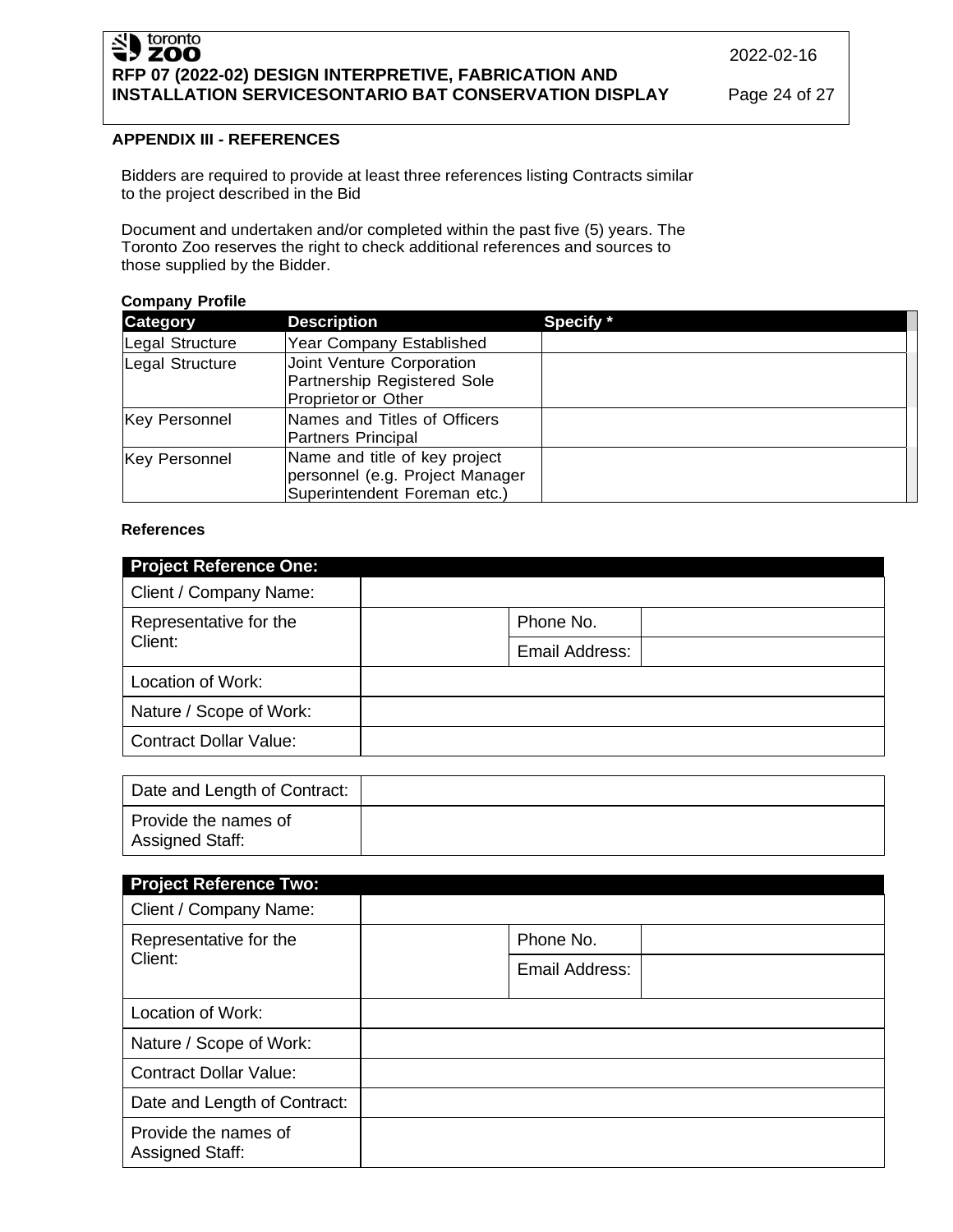# Superiordinal contracts **RFP 07 (2022-02) DESIGN INTERPRETIVE, FABRICATION AND INSTALLATION SERVICES ONTARIO BAT CONSERVATION DISPLAY Page 25 of 27**

2022-02-16

| <b>Project Reference Three:</b>         |                |  |
|-----------------------------------------|----------------|--|
| Client / Company Name:                  |                |  |
| Representative for the                  | Phone No.      |  |
| Client:                                 | Email Address: |  |
| Location of Work:                       |                |  |
| Nature / Scope of Work:                 |                |  |
| <b>Contract Dollar Value:</b>           |                |  |
| Date and Length of Contract:            |                |  |
| Provide the names of<br>Assigned Staff: |                |  |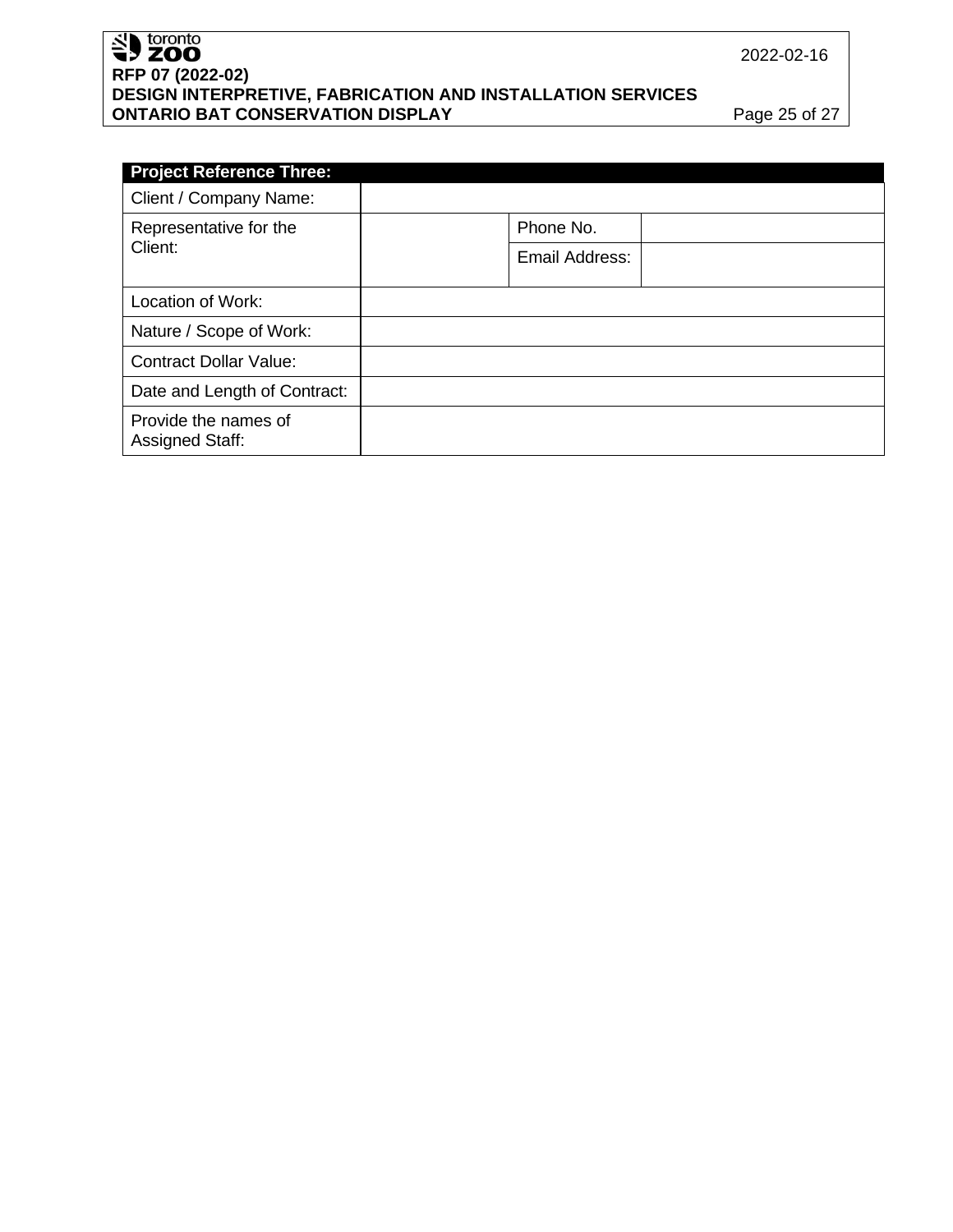#### toronto **ZOO RFP 07 (2022-02) DESIGN INTERPRETIVE, FABRICATION AND INSTALLATION SERVICES ONTARIO BAT CONSERVATION DISPLAY Page 26 of 27**

2022-02-16

# **APPENDIX IV – ACCESSIBILITY FOR ONTARIANS WITH DISABILITIES ACT (AODA)**

The Toronto Zoo supports the goals of the Accessibility for Ontarians with Disabilities Act (AODA), 2005 and is committed to providing equal treatment and equitable benefits of Toronto Zoo services, programs and facilities in a manner that respects the dignity and independence of people with disabilities.

Accessibility for Ontarians with Disabilities Act (AODA) Requirements: "Pursuant to Section 6 of Ontario Regulation 429/07 ("Regulation"), Accessibility Standards for Customer Service made under the Accessibility for Ontarians with Disabilities Act, 2005, the contractor, i.e. successful bidder/proponent, shall ensure that all of its employees, agents, volunteers, or others for whom it is at law responsible, receive training about the provision of the goods and services contemplated herein to persons with disabilities. Such training shall be provided in accordance with Section 6 of the Regulation and shall include, without limitation, a review of the purposes of the Act and the requirements of the Regulation, as well as instruction regarding all matters set out in Section 6 of the Regulation. This training will take approximately twenty minutes and is available on-line at <http://www.mcss.gov.on.ca/mcss/serve-ability/splash.html>

The contractor, i.e. successful bidder/ proponent where requested by the Toronto Zoo shall provide written proof that all employees, agents, volunteers, or others for whom it is at law responsible have been trained as required under the act as well as any documentation regarding training policies, practices and procedures."